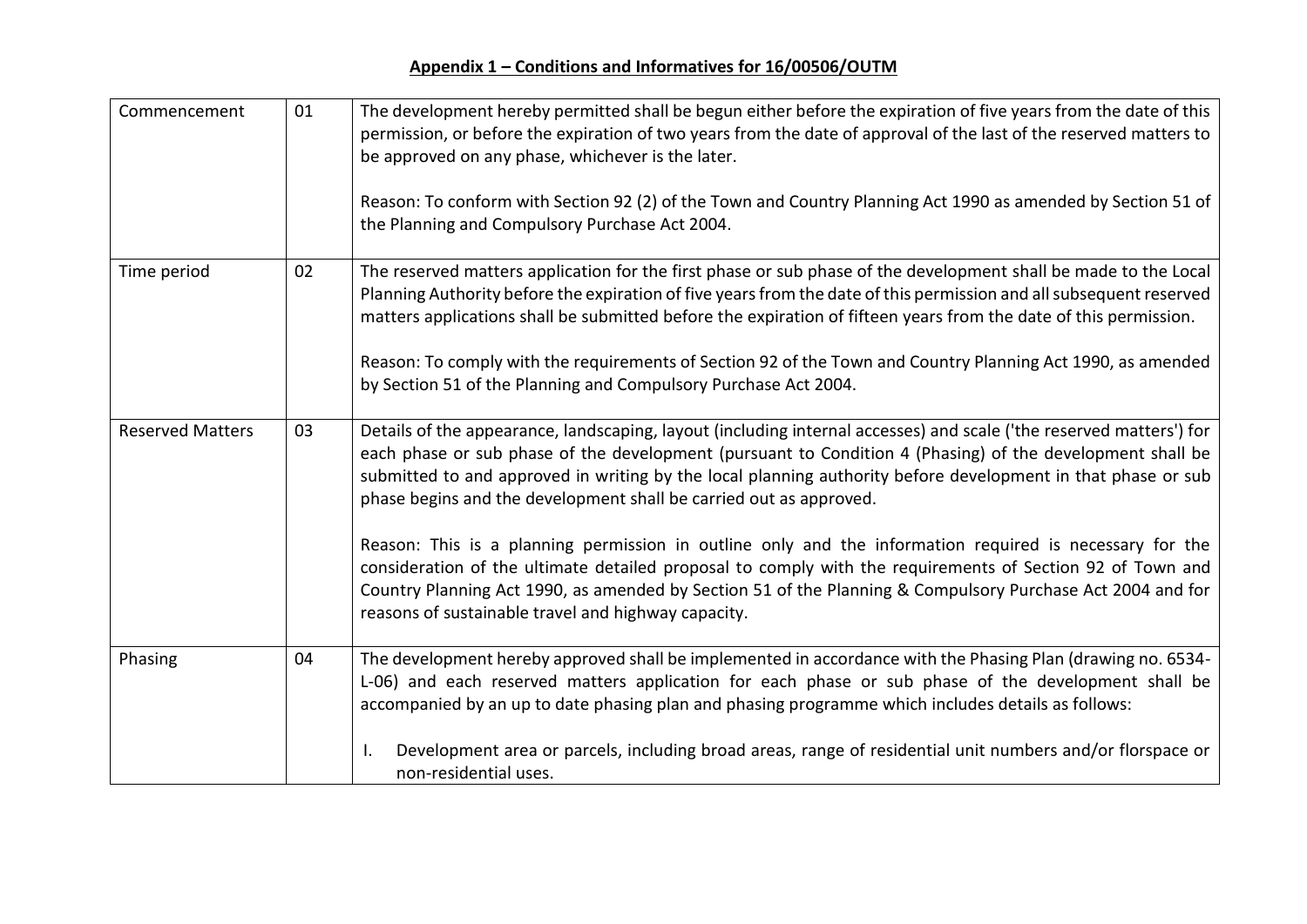|        |    | Site accesses and major internal infrastructure including internal roads, pedestrian and cycle crossings,<br>II.<br>footpaths, cycleways and bus stop infrastructure.<br>III. Confirmation of the timescale for the implementation of the off-site highway infrastructure including<br>highway improvements/traffic management.<br>IV. Timing and delivery of the associated Green Infrastructure with that phase (including public open space,<br>formal sports recreation facilities, allotments, NEAPs, LEAPs and associated parking facilities);<br>Reason: To ensure that the site is developed in a satisfactory manner and for the avoidance doubt.                                                                                                                          |
|--------|----|-------------------------------------------------------------------------------------------------------------------------------------------------------------------------------------------------------------------------------------------------------------------------------------------------------------------------------------------------------------------------------------------------------------------------------------------------------------------------------------------------------------------------------------------------------------------------------------------------------------------------------------------------------------------------------------------------------------------------------------------------------------------------------------|
| Plans  | 05 | Reserved matters submissions for any phase or sub phase hereby approved shall be carried out in accordance<br>with the following plans:<br>Parameters Plan A Application Boundary FPCR Drawing Reference No. 6534-L-01<br>$\bullet$<br>Parameters Plan B Land Use FPCR Drawing Reference No. 6534-L-02<br>$\bullet$<br>Parameters Plan C Residential Density FPCR Drawing Reference No. 6534-L-03<br>$\bullet$<br>Parameters Plan D Access FPCR Drawing Reference No. 6534-L-04<br>$\bullet$<br>Parameters Plan E Green Infrastructure FPCR Drawing Reference No. 6534-L-05 Rev A<br>$\bullet$<br>Parameters Plan F Phasing FPCR Drawing Reference No. 6534-L-06<br>$\bullet$<br>Reason: To ensure that the site is developed in a satisfactory manner and for the avoidance doubt. |
| Design | 06 | The submission of each reserved matters and the implementation of development shall be carried out in<br>substantial accordance with the principles described and illustrated within the Illustrated Masterplan Ref 6534-L-<br>07 rev. I and the Design and Access Statement. For the avoidance of doubt this should include changing facilities,<br>toilets and car parking for the sporting provision to north of Shire Lane for the relevant phase or sub phase of the<br>development.<br>Reason: To ensure that the site is developed in a satisfactory manner and for the avoidance of doubt.                                                                                                                                                                                  |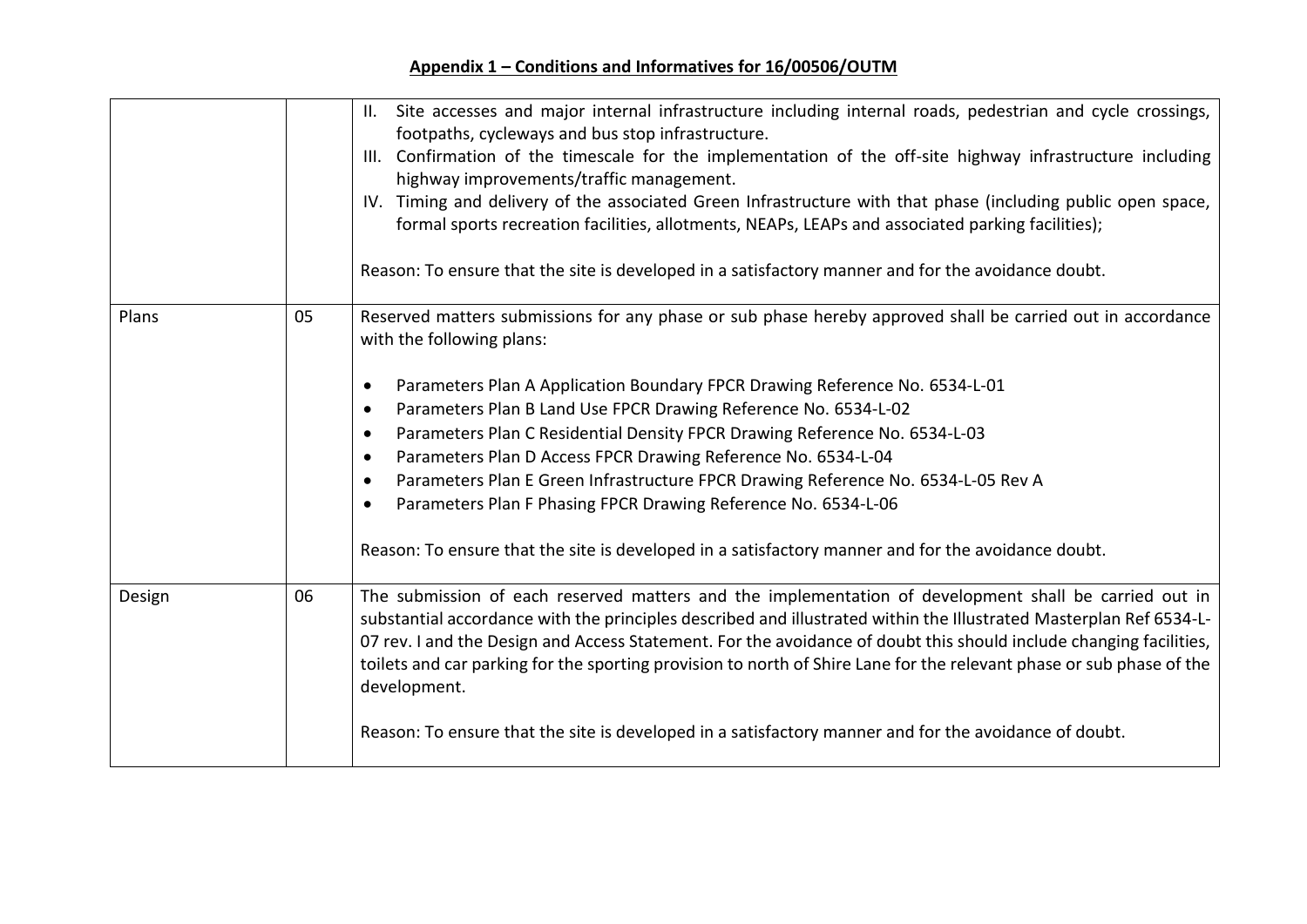|                                           | 07 | Each application for reserved matters approval for each phase or sub phase of the development shall include a<br>statement detailing how the application responds to the design principles contained within the Masterplan and<br>Design and Access Statement on the following matters, subject to revisions agreed in writing by the Local Planning<br>Authority;<br>Place making including build form, design, scale, height and massing;<br>$\bullet$<br>Design, materials, detailing and boundary treatment;<br>$\bullet$<br>Movement including street hierarchy, connectivity and design principles; and<br>The design and function of landscaping, green infrastructure and open space<br>Reason: To ensure consistency with the Masterplan and Design and Access Statement and ensure the site is<br>developed in a satisfactory manner.                                                                                                       |
|-------------------------------------------|----|-------------------------------------------------------------------------------------------------------------------------------------------------------------------------------------------------------------------------------------------------------------------------------------------------------------------------------------------------------------------------------------------------------------------------------------------------------------------------------------------------------------------------------------------------------------------------------------------------------------------------------------------------------------------------------------------------------------------------------------------------------------------------------------------------------------------------------------------------------------------------------------------------------------------------------------------------------|
| Development<br>Quantum<br>Residential     | 08 | The development hereby permitted authorises the erection of no more than 1800 dwellings falling within<br>Use Class C3.<br>Reason: To define the planning permission and to ensure the development takes the form agreed by the authority<br>and thus results in a satisfactory form of development.                                                                                                                                                                                                                                                                                                                                                                                                                                                                                                                                                                                                                                                  |
| Development<br>Quantum<br>Local<br>Centre | 09 | The development hereby permitted authorises no more than 0.75ha gross floor space falling within Class E (a, b,<br>c, e, f) or Class F1 of the Schedule to the Town and Country Planning (Use Classes Order) 1987 (as amended) or<br>any provision equivalent to that Class and for the avoidance of doubt the Town and Country Planning (General<br>Permitted Development) (England) Order 2015 permitted development rights will not apply to the 0.75 ha floor<br>space referred to in this condition and which are to be provided within a Local Centre as indicated on Parameters<br>Plan B Land Use FPCR Drawing Reference No. 6534-L-02. Any reference to a Lawful enactment referred to herein<br>includes any subsequent modification of said Lawful enactment.<br>Reason: To define the planning permission and to ensure the development takes the form agreed by the authority<br>and thus results in a satisfactory form of development. |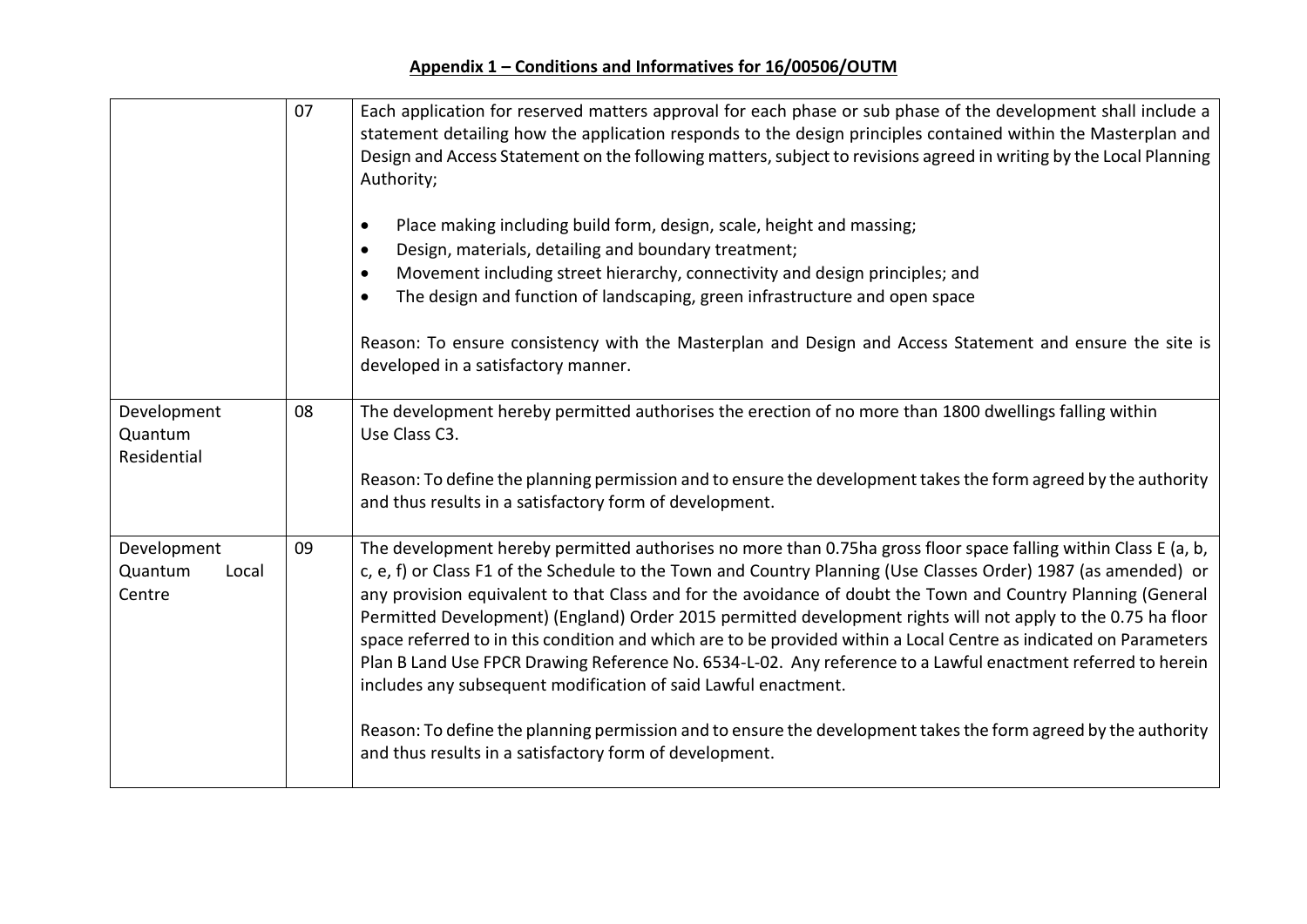| Development<br>Quantum Specific<br><b>Uses</b> | 10 | Within the Local Centre as indicated on Parameters Plan B Land Use FPCR Drawing Reference No. 6534-L-02,<br>food retail uses shall not exceed 420sqm (gross floor area) with non-food retail not exceeding 115sqm,<br>community uses not exceeding 1,413sqm and sports pavilion not exceeding 252sqm.<br>Reason: To define the planning permission and to ensure the development takes the form agreed by the authority<br>and thus results in a satisfactory form of development.                                                                                                                                                                                                                                                                                                             |
|------------------------------------------------|----|------------------------------------------------------------------------------------------------------------------------------------------------------------------------------------------------------------------------------------------------------------------------------------------------------------------------------------------------------------------------------------------------------------------------------------------------------------------------------------------------------------------------------------------------------------------------------------------------------------------------------------------------------------------------------------------------------------------------------------------------------------------------------------------------|
| Land<br>Contamination                          | 11 | Unless otherwise agreed by the Local Planning Authority, development in any relevant phase or sub phase which<br>has potential sources of contaminants as identified by the Preliminary Risk Assessment undertaken by RSK and<br>dated December 2014, other than that required to be carried out as part of an approved scheme of remediation,<br>must not commence until Parts A to D of this condition have been complied with. If unexpected contamination is<br>found after development has begun, development must be halted on that part of the site affected by the<br>unexpected contamination to the extent specified by the Local Planning Authority in writing until Part D has been<br>complied with in relation to that contamination.<br>Part A: Site Characterisation           |
|                                                |    | An investigation and risk assessment for the relevant phase or sub phase of the development, in addition to any<br>assessment provided with the planning application, must be completed in accordance with a scheme to assess<br>the nature and extent of any contamination on the site, whether or not it originates on the site. The contents of<br>the scheme are subject to the approval in writing of the Local Planning Authority. The investigation and risk<br>assessment must be undertaken by competent persons and a written report of the findings must be produced.<br>The written report is subject to the approval in writing of the Local Planning Authority. The report of the findings<br>must include:<br>a survey of the extent, scale and nature of contamination;<br>(i) |
|                                                |    | (ii)<br>an assessment of the potential risks to:<br>human health;<br>$\bullet$<br>property (existing or proposed) including buildings, crops, livestock, pets, woodland and service lines<br>and pipes;                                                                                                                                                                                                                                                                                                                                                                                                                                                                                                                                                                                        |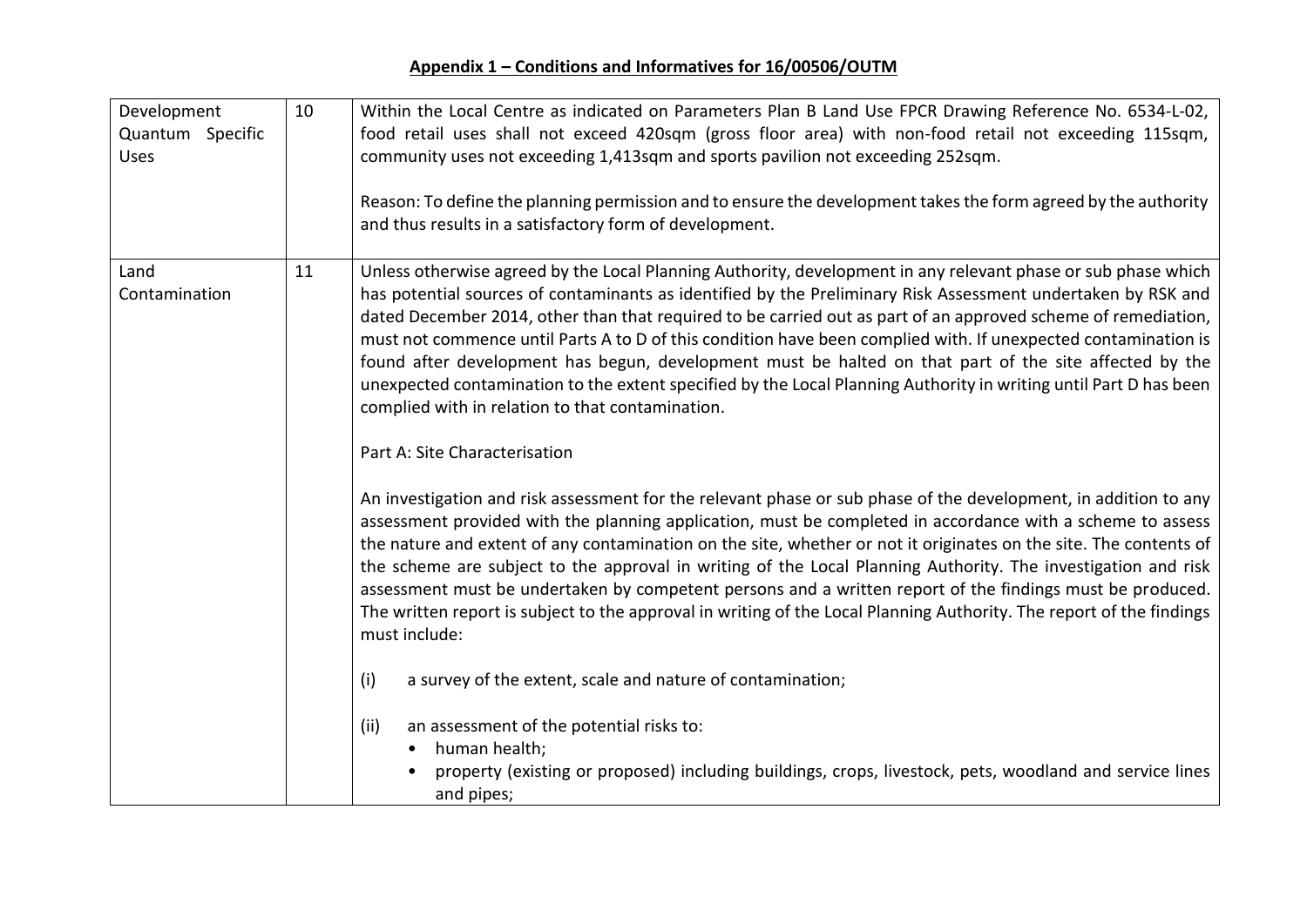| adjoining land;<br>$\bullet$                                                                                                                                                                                                                                                                                                                                                                                                                                                                                                                                                                                                                                                                                                                                 |
|--------------------------------------------------------------------------------------------------------------------------------------------------------------------------------------------------------------------------------------------------------------------------------------------------------------------------------------------------------------------------------------------------------------------------------------------------------------------------------------------------------------------------------------------------------------------------------------------------------------------------------------------------------------------------------------------------------------------------------------------------------------|
| ground waters and surface waters;                                                                                                                                                                                                                                                                                                                                                                                                                                                                                                                                                                                                                                                                                                                            |
| ecological systems;                                                                                                                                                                                                                                                                                                                                                                                                                                                                                                                                                                                                                                                                                                                                          |
| archaeological sites and ancient monuments;                                                                                                                                                                                                                                                                                                                                                                                                                                                                                                                                                                                                                                                                                                                  |
| an appraisal of remedial options, and proposal of the preferred option(s).<br>(iii)                                                                                                                                                                                                                                                                                                                                                                                                                                                                                                                                                                                                                                                                          |
| This must be conducted in accordance with DEFRA and the Environment Agency's 'Model Procedures for the<br>Management of Land Contamination, CLR 11'.                                                                                                                                                                                                                                                                                                                                                                                                                                                                                                                                                                                                         |
| Part B: Submission of Remediation Scheme                                                                                                                                                                                                                                                                                                                                                                                                                                                                                                                                                                                                                                                                                                                     |
| A detailed remediation scheme for the relevant phase or sub phase of the development to bring the site to a<br>condition suitable for the intended use by removing unacceptable risks to human health, buildings and other<br>property and the natural and historical environment must be prepared, and is subject to the approval in writing<br>of the Local Planning Authority. The scheme must include all works to be undertaken, proposed remediation<br>objectives and remediation criteria, timetable of works and site management procedures. The scheme must<br>ensure that the site will not qualify as contaminated land under Part 2A of the Environmental Protection Act 1990<br>in relation to the intended use of the land after remediation. |
| Part C: Implementation of Approved Remediation Scheme                                                                                                                                                                                                                                                                                                                                                                                                                                                                                                                                                                                                                                                                                                        |
| The approved remediation scheme must be carried out in accordance with its terms prior to the commencement<br>of the relevant phase or sub phase of the development, other than that required to carry out remediation and<br>unless otherwise agreed in writing by the Local Planning Authority. The Local Planning Authority must be given<br>two weeks written notification of commencement of the remediation scheme works.                                                                                                                                                                                                                                                                                                                              |
| Following completion of measures identified in the approved remediation scheme, a verification report (referred<br>to in PPS23 as a validation report) that demonstrates the effectiveness of the remediation carried out must be<br>produced, and is subject to the approval in writing of the Local Planning Authority.                                                                                                                                                                                                                                                                                                                                                                                                                                    |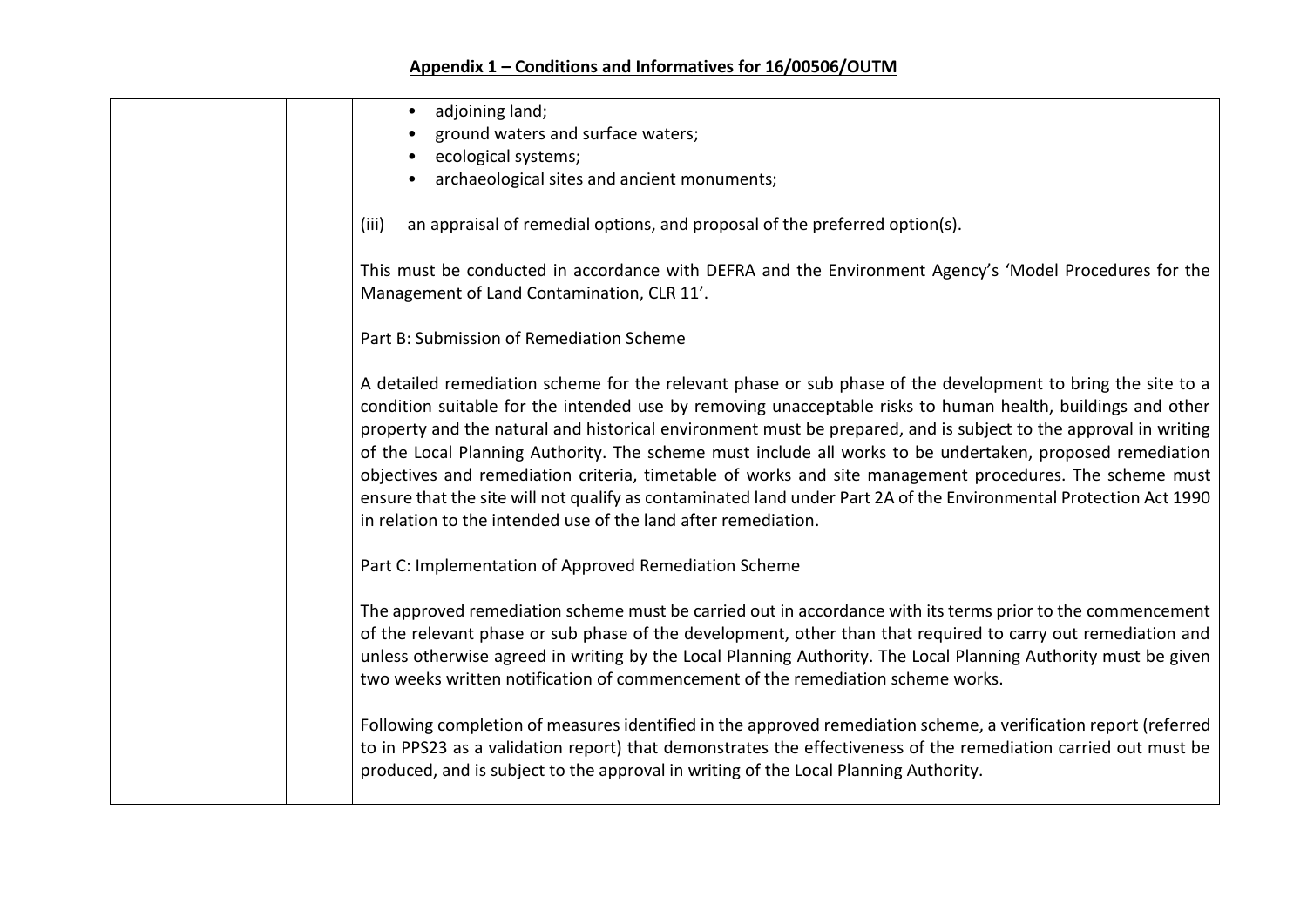|                                   |    | Part D: Reporting of Unexpected Contamination                                                                                                                                                                                                                                                                                                                                                                                                                                                                                                                                                                                |
|-----------------------------------|----|------------------------------------------------------------------------------------------------------------------------------------------------------------------------------------------------------------------------------------------------------------------------------------------------------------------------------------------------------------------------------------------------------------------------------------------------------------------------------------------------------------------------------------------------------------------------------------------------------------------------------|
|                                   |    | In the event that contamination is found at any time when carrying out the approved development that was not<br>previously identified it must be reported in writing immediately to the Local Planning Authority. An investigation<br>and risk assessment must be undertaken in accordance with the requirements of Part A, and where remediation<br>is necessary a remediation scheme must be prepared in accordance with the requirements of Part B, which is<br>subject to the approval in writing of the Local Planning Authority.                                                                                       |
|                                   |    | Following completion of measures identified in the approved remediation scheme a verification report must be<br>prepared for the relevant phase or sub phase of the development, which is subject to the approval in writing of<br>the Local Planning Authority in accordance with Part C.                                                                                                                                                                                                                                                                                                                                   |
|                                   |    | Reason: To ensure that risks from land contamination to the future users of the land and neighbouring land are<br>minimised, together with those to controlled waters, property and ecological systems, and to ensure that the<br>development can be carried out safely without unacceptable risks to workers, neighbours and other offsite<br>receptors.                                                                                                                                                                                                                                                                    |
| Parking<br>and<br>Management Plan | 12 | The reserved matters application for the relevant phase or sub phase of the development relating to the delivery<br>of the primary school shall include a parking and management plan (including appropriate provision to utilise car<br>parks associated with the Local Centre and a school safety zone which shall include appropriate signing, lining,<br>traffic calming, coloured surfacing, and parking restrictions) and shall be submitted to and approved in writing by<br>the local planning authority.<br>Reason: To ensure that the site is developed in a satisfactory manner and for the avoidance of doubt.   |
| Construction<br>Management Plan   | 13 | No development shall take place on any phase or sub phase of the development until a Construction<br>Environmental Management Plan (CEMP) for that phase or sub phase of the development has been submitted to<br>and approved in writing by the local planning authority. The CEMP shall be updated if required as part of each<br>Reserved Matters submission for each phase or sub phase of the development. The approved CEMP shall be<br>adhered to throughout the construction period. The CEMP shall set the overall strategies for the following<br>showing explicit regard for all existing neighbouring receptors: |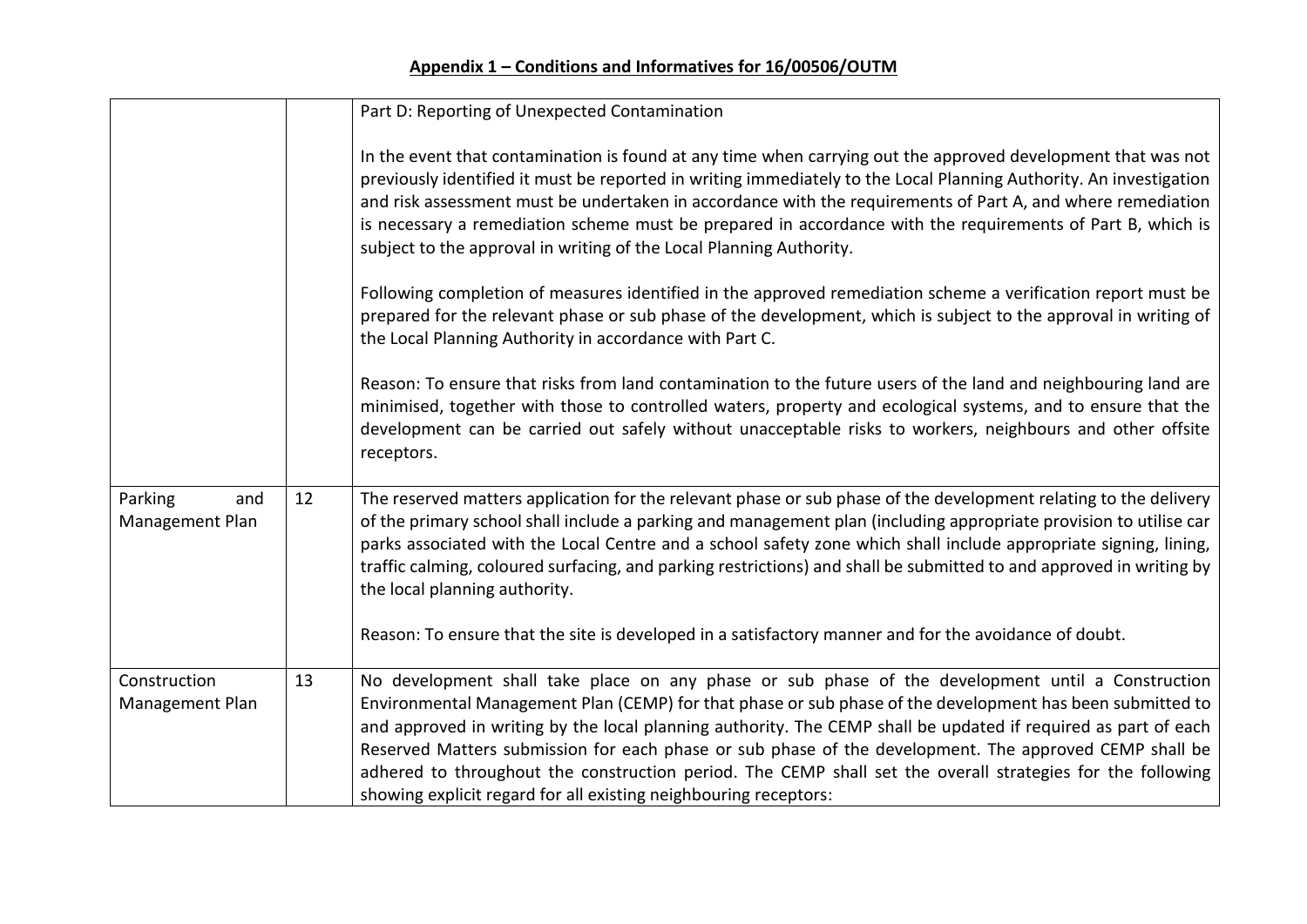| $\bullet$ | the parking of vehicles of site operatives and visitors including manoeuvring arrangements;                                              |
|-----------|------------------------------------------------------------------------------------------------------------------------------------------|
| $\bullet$ | loading and unloading of plant and materials;                                                                                            |
| $\bullet$ | storage of plant and materials used in constructing the development;                                                                     |
|           | the proposed site compound;                                                                                                              |
|           | the erection and maintenance of security hoarding including decorative displays and facilities for public<br>viewing, where appropriate; |
| $\bullet$ | wheel and vehicle body washing facilities;                                                                                               |
| $\bullet$ | provision of road sweeping facilities;                                                                                                   |
| $\bullet$ | measures to control the emission of noise, dust and dirt during construction;                                                            |
|           | a Site Waste Management Scheme for recycling/disposing of waste resulting from demolition and construct<br>works;                        |
| $\bullet$ | a Materials Management Plan (MMP) to address the storage and handling of materials;                                                      |
|           | a Noise Mitigation Scheme (NMS) designed to minimise noise levels during construction such as adopting a C                               |
|           | of Construction Practice, adopting principles of Best Practicable Means to reduce noise levels during construct<br>work;                 |
| $\bullet$ | the means of access and routeing strategy for construction traffic;                                                                      |
| $\bullet$ | details of construction traffic signage;                                                                                                 |
| $\bullet$ | management and procedures for access by abnormal loads;                                                                                  |
| $\bullet$ | a strategy to control timings of deliveries to avoid the morning and evening peak travel times;                                          |
|           | hours of construction work;                                                                                                              |
| $\bullet$ | a construction Travel Plan;                                                                                                              |
|           | management of surface water run-off, including details of a temporary localised flooding management<br>system;                           |
|           | the storage of fuel and chemicals;                                                                                                       |
| $\bullet$ | the control of temporary lighting;                                                                                                       |
| $\bullet$ | measures for the protection of retained trees, hedgerows and watercourses as identified in Tree Survey                                   |
|           | and Constraints Report dated 19th October 2015;                                                                                          |
| $\bullet$ | Appropriate controls for the storage of hazardous materials and fuel storage and filling areas                                           |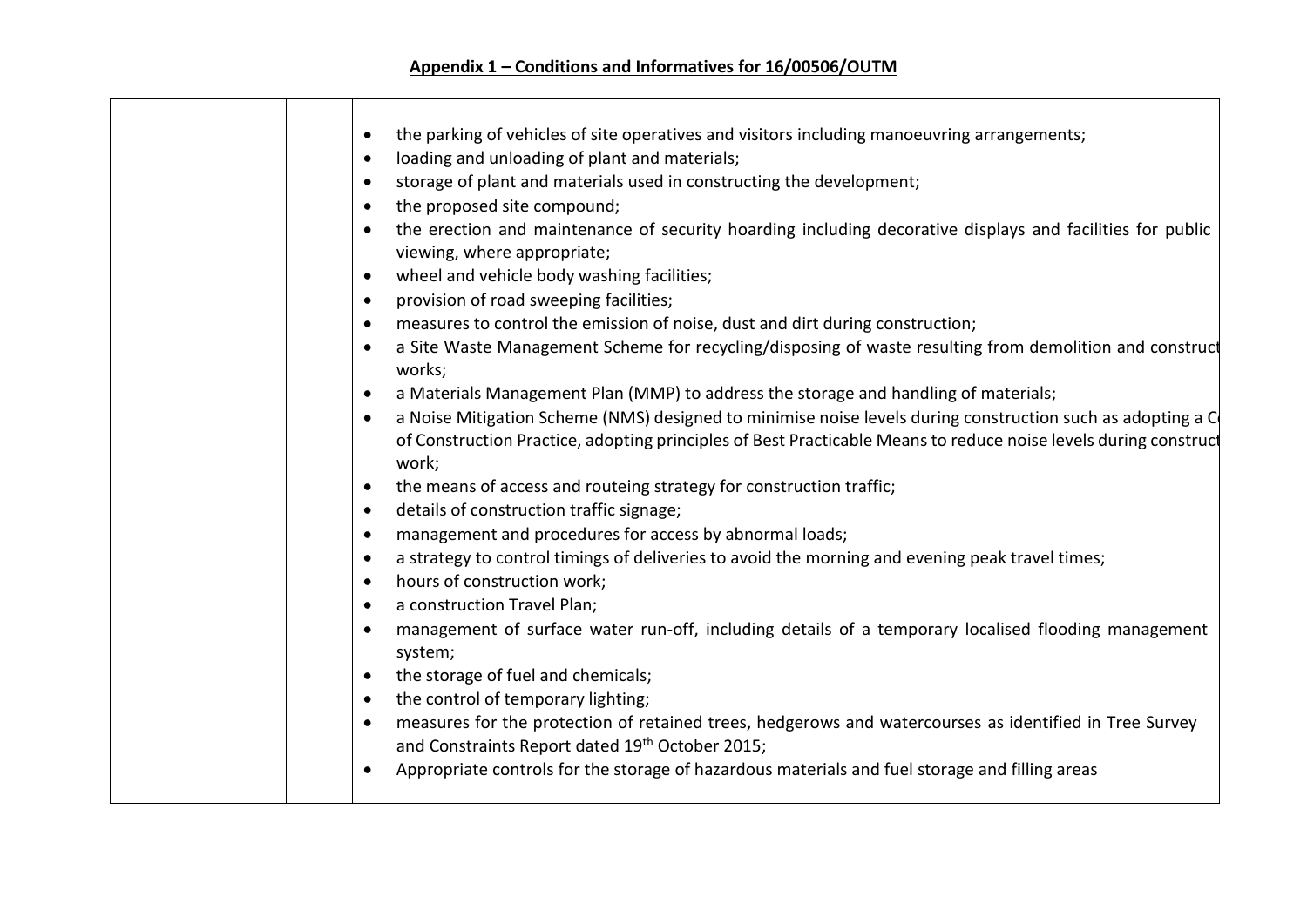|                                                                        |    | Reason: To ensure appropriate mitigation for the impact on residential amenity caused by the construction<br>phases of the development and to reflect the scale and nature of development assessed in the submitted<br>Environmental Statement and to accord with the objectives of the NPPF and Newark and Sherwood Core Strategy<br>Policies CP9, CP12, CP13 and NAP2C and in line with the ES.                                                                                                                                               |
|------------------------------------------------------------------------|----|-------------------------------------------------------------------------------------------------------------------------------------------------------------------------------------------------------------------------------------------------------------------------------------------------------------------------------------------------------------------------------------------------------------------------------------------------------------------------------------------------------------------------------------------------|
| Phased<br><b>Noise</b><br>Attenuation<br>submitted<br>with<br>each RMA | 14 | Each reserved matters application for each phase or sub phase of the development hereby approved shall be<br>accompanied by a Noise Assessment and where necessary a Noise Attenuation / Mitigation Scheme shall be<br>submitted to and approved in writing by the Local Planning Authority. The approved attenuation scheme shall be<br>implemented on site prior to first occupation of any dwelling in that phase or sub phase or to an alternative<br>implementation timetable as may be agreed in writing by the Local Planning Authority. |
|                                                                        |    | Reason: To ensure that noise levels, specifically from the A1 Trunk Road are appropriately mitigated and that the<br>mitigation measures are implemented in a timely manner. This condition accords with the expectations of the<br>Environmental Statement submitted as part of this application and to ensure that the development accords with<br>Policies DM5 and the NPPF.                                                                                                                                                                 |
| Noise of plant                                                         | 15 | All new buildings containing plant and/or machinery or fixed external plant should be attenuated to achieve the<br>noise criteria of 5dB below the measured background (L <sub>90</sub> ) at adjacent dwellings' (with an acoustic feature<br>correction applied).                                                                                                                                                                                                                                                                              |
|                                                                        |    | Reason: To protect the amenity of the occupiers of the proposed development.                                                                                                                                                                                                                                                                                                                                                                                                                                                                    |
| Phased<br>Archaeology                                                  | 16 | No development shall take place within each phase or sub phase of the development hereby approved (pursuant<br>to Condition 4) until an Archaeological Scheme of Treatment Work for the relevant phase or sub phase is<br>submitted to and approved in writing by the Local Planning Authority. Thereafter the development in any relevant<br>phase or sub phase shall be implemented in accordance with the approved Archaeological Scheme for Treatment<br>Work.                                                                              |
|                                                                        |    | Reason: In order to ensure that satisfactory arrangements are made for the investigation, retrieval and recording<br>of significant archaeological remains of the site and to accord with the with the objectives of the NPPF and Newark<br>and Sherwood Core Strategy Policies CP14 and NAP2C.                                                                                                                                                                                                                                                 |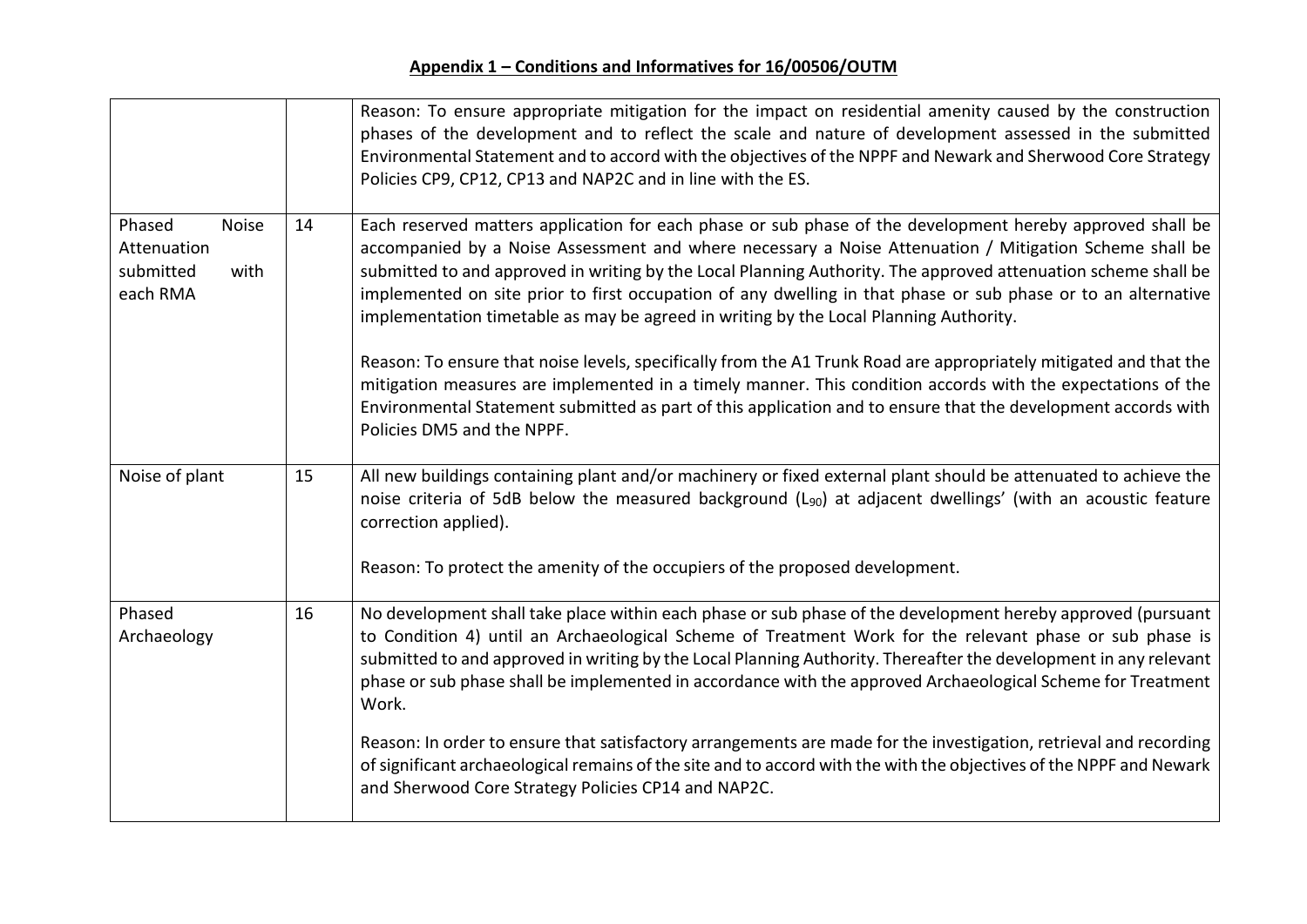| <b>Bird protection</b>                                                     | 17 | No removal of hedgerows, trees or shrubs shall take place between 1st March and 31st August inclusive, unless<br>a competent ecologist has undertaken a detailed check of vegetation for active birds' nests immediately before<br>the vegetation is cleared and provided written confirmation that no birds will be harmed and/or that there are<br>appropriate measures in place to protect nesting bird interest on site. Any such written confirmation should be<br>submitted to the local planning authority.<br>Reason: To safeguard protected species and to accord with the objectives of the NPPF and Newark and Sherwood<br>Core Strategy Policies CP12 and NAP2C.                                                                                                                                                                  |
|----------------------------------------------------------------------------|----|-----------------------------------------------------------------------------------------------------------------------------------------------------------------------------------------------------------------------------------------------------------------------------------------------------------------------------------------------------------------------------------------------------------------------------------------------------------------------------------------------------------------------------------------------------------------------------------------------------------------------------------------------------------------------------------------------------------------------------------------------------------------------------------------------------------------------------------------------|
| Habitat Creation &<br>Management Plan                                      | 18 | No development (pursuant to Condition 4) shall take place within each phase or sub phase until a Habitat Creation<br>and Management Plan which relates to the green infrastructure associated with that phase or sub phase has been<br>submitted to and approved in writing by the Local Planning Authority.<br>The approved Habitat Creation and Management Plan shall be implemented on-site as approved, in accordance<br>with the agreed timetable.                                                                                                                                                                                                                                                                                                                                                                                       |
|                                                                            |    | Reason: To safeguard protected species and their habitats and in order to provide ecological enhancements in a<br>timely manner in line with the CP12, NAP2C of the Development Plan and the advice contained in the NPPF as<br>well to take account of the Nottinghamshire Local Biodiversity Action Plan. Management of Habitat with<br>monitoring element and POS to be included in the S106.                                                                                                                                                                                                                                                                                                                                                                                                                                              |
| Operational phase<br>lighting<br>external<br>scheme<br>to<br>accompany RMA | 19 | Applications for reserved matters approval for each phase or sub phase shall be accompanied by a detailed<br>external lighting scheme (for the operational phase) designed to ensure the impacts of artificial light are<br>minimised and that light spill onto retained and created habitats, particularly around the site periphery and green<br>corridors through the site are avoided. Any security lighting / floodlighting to be installed, shall be designed,<br>located and installed so as not to cause a nuisance to users of the highway. The details of any such lighting shall<br>be submitted to and approved by the Local Planning Authority (together with a lux plot of the estimated<br>luminance). The development shall proceed within each phase or sub phase in accordance with the agreed<br>external lighting scheme. |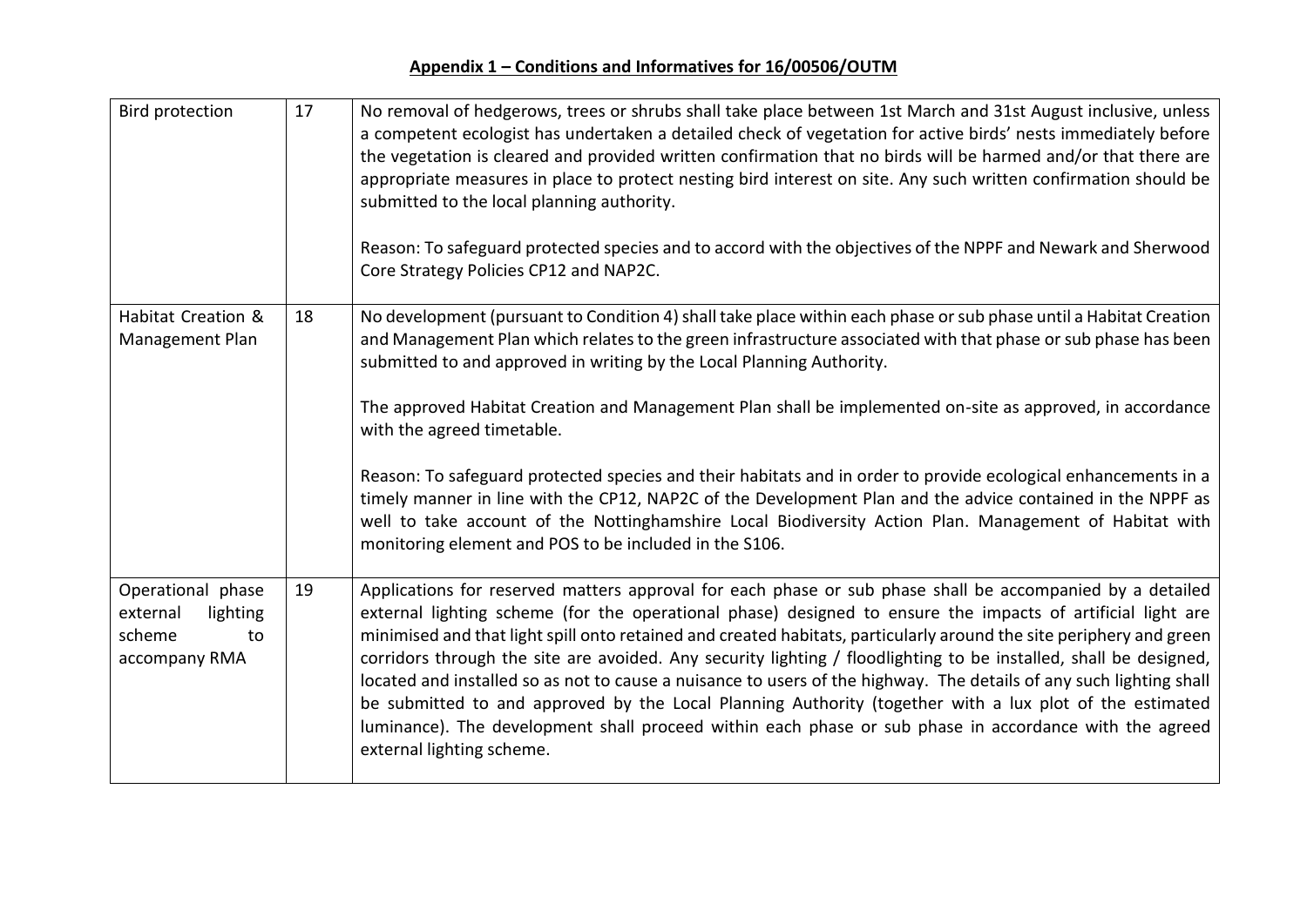|                                                    |    | Reason: This condition is necessary to ensure that the impacts of external lighting on nocturnal wildlife,<br>particularly bats are minimised in accordance with CP12 and the NPPF and to protect drivers from uncontrolled<br>light sources near the public highway.                                                                                                                                                                                                                                                                                                                                                                                           |
|----------------------------------------------------|----|-----------------------------------------------------------------------------------------------------------------------------------------------------------------------------------------------------------------------------------------------------------------------------------------------------------------------------------------------------------------------------------------------------------------------------------------------------------------------------------------------------------------------------------------------------------------------------------------------------------------------------------------------------------------|
| Foul<br>Sewage<br>Disposal                         | 20 | No development shall be commenced within each phase or sub phase (pursuant to Condition 4) until drainage<br>plans for the disposal of foul sewage for that phase or sub phase have been submitted to and approved in writing<br>by the Local Planning Authority. The scheme for each phase or sub phase shall be implemented in accordance<br>with the approved details before the development in that phase or sub phase is first brought into use.<br>Reason: To ensure that the development is provided with a satisfactory means of drainage as well as to reduce<br>of creating or exacerbating a flooding problem and to minimise the risk of pollution. |
| Detailed<br>Surface<br>Water<br>Drainage<br>Scheme | 21 | No development shall be commenced within each phase or sub phase (pursuant to Condition 4) until a detailed<br>surface water drainage scheme for that Phase or sub-phase, in accordance with the approved Flood Risk<br>Assessment and based on sustainable drainage principles and an assessment of the hydrological and<br>hydrogeological context of the development, has been submitted to and approved in writing by the Local Planning<br>Authority. The scheme shall subsequently be implemented prior to first occupation of any dwelling within that<br>Phase or sub phase.                                                                            |
|                                                    |    | Reason: To prevent the increased risk of flooding; to improve and protect water quality; to improve habitat and<br>amenity; and to ensure the future maintenance of the sustainable drainage structures.                                                                                                                                                                                                                                                                                                                                                                                                                                                        |
| <b>Suspended Solids</b>                            | 22 | Prior to the commencement of any phase or sub phase (pursuant to Condition 4) of the development hereby<br>approved a scheme detailing treatment and removal of suspended solids from surface water run-off during<br>construction works shall be submitted to, and approved in writing by, the local planning authority. The scheme<br>shall be implemented within that phase or sub phase as approved.                                                                                                                                                                                                                                                        |
|                                                    |    | Reason: To reduce the risk of surface water pollution.                                                                                                                                                                                                                                                                                                                                                                                                                                                                                                                                                                                                          |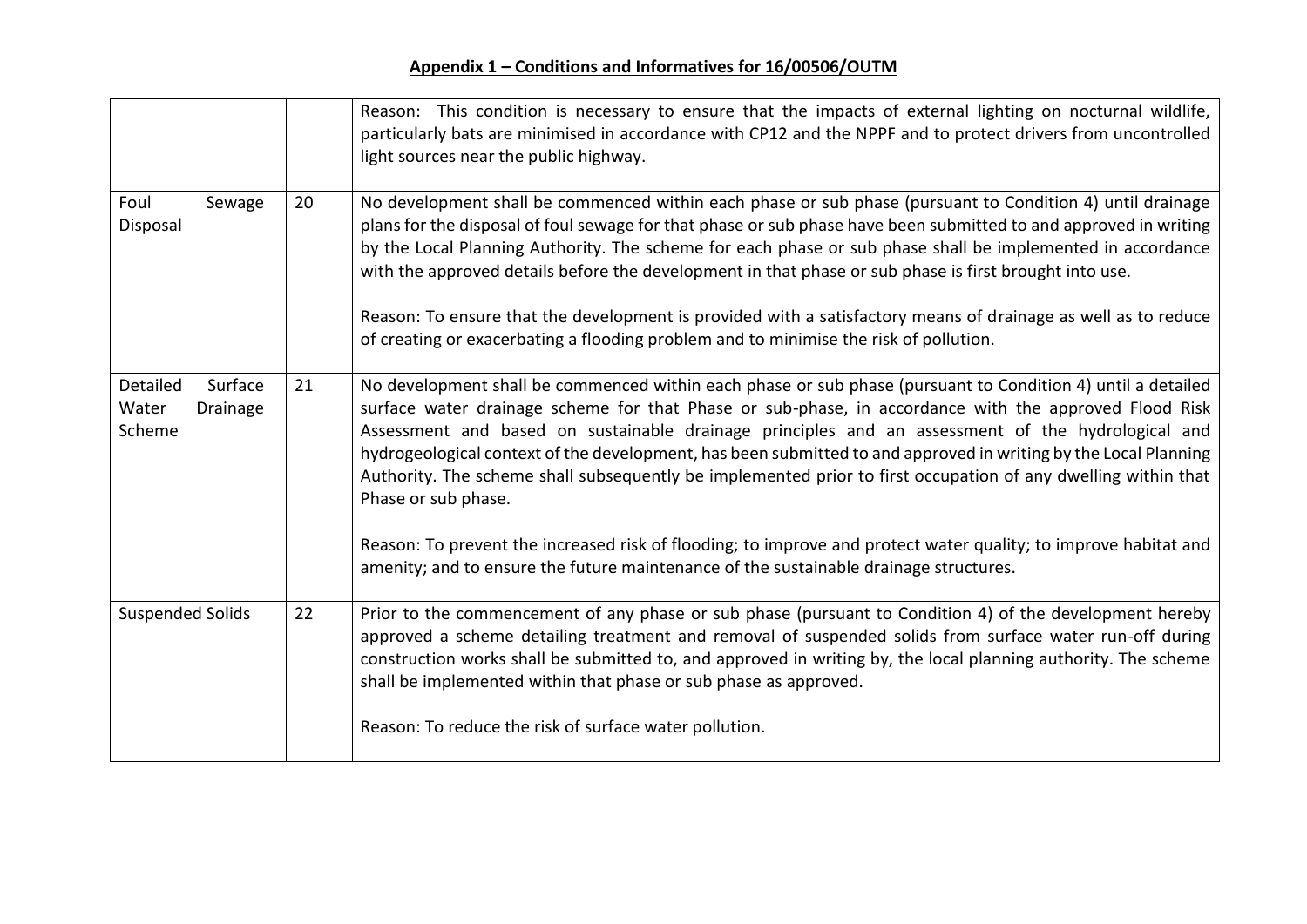| Flood risk            | 23 | The finished floor levels of residential development identified in the 2d Flood Depths within drawing 6534-L07<br>rev. I submitted to accompany the letter from RSK dated 8th August 2016 are to be set 600mm above the<br>predicted 1% 2015 flood level based on the flood risk depths.<br>Reason: To reduce flood risk to the proposed development.                                                                                                                                                                                                       |
|-----------------------|----|-------------------------------------------------------------------------------------------------------------------------------------------------------------------------------------------------------------------------------------------------------------------------------------------------------------------------------------------------------------------------------------------------------------------------------------------------------------------------------------------------------------------------------------------------------------|
| <b>Travel Plan</b>    | 24 | No development shall commence within each phase or sub phase until a scheme of implementation for the details<br>within the Framework Travel Plan dated March 2016 and prepared by Milestone Transport Planning has been<br>submitted to an approved in writing by the local planning authority. The Travel Plan shall be updated if required<br>as part of each Reserved Matters submission for each phase or sub phase of development. The scheme shall be<br>implemented as approved. For the avoidance of doubt the scheme shall include the following: |
|                       |    | • Timing and means of delivery for the revenue contributions towards the additional costs to support the bus<br>provision;<br>• Timing and means of delivery for on site bus infrastructure;<br>Timing of delivery for the temporary terminus / turn-round point for the extended bus service to the site;<br>$\bullet$<br>• Details of appointment and job description of the Travel Plan Coordinator in line with Table 6.1 of the<br>Framework Travel Plan dated March 2016.                                                                             |
|                       |    | Reason: In the interests of sustainable transport and to ensure the development takes the form agreed by the<br>authority and thus results in a satisfactory form of development.                                                                                                                                                                                                                                                                                                                                                                           |
| Management<br>Company | 25 | Prior to the commencement of any phase or sub phase (pursuant to Condition 4) of the development hereby<br>approved a brochure outlining management arrangements and associated charges relating to that phase or sub<br>phase shall be submitted to and approved in writing by the local planning authority. Thereafter potential<br>residential purchasers will be provided with the approved brochure by the developer prior to completion of sale.                                                                                                      |
|                       |    | Reason: To ensure future residents are aware of the management arrangements and obligations and to deliver a<br>satisfactory development.                                                                                                                                                                                                                                                                                                                                                                                                                   |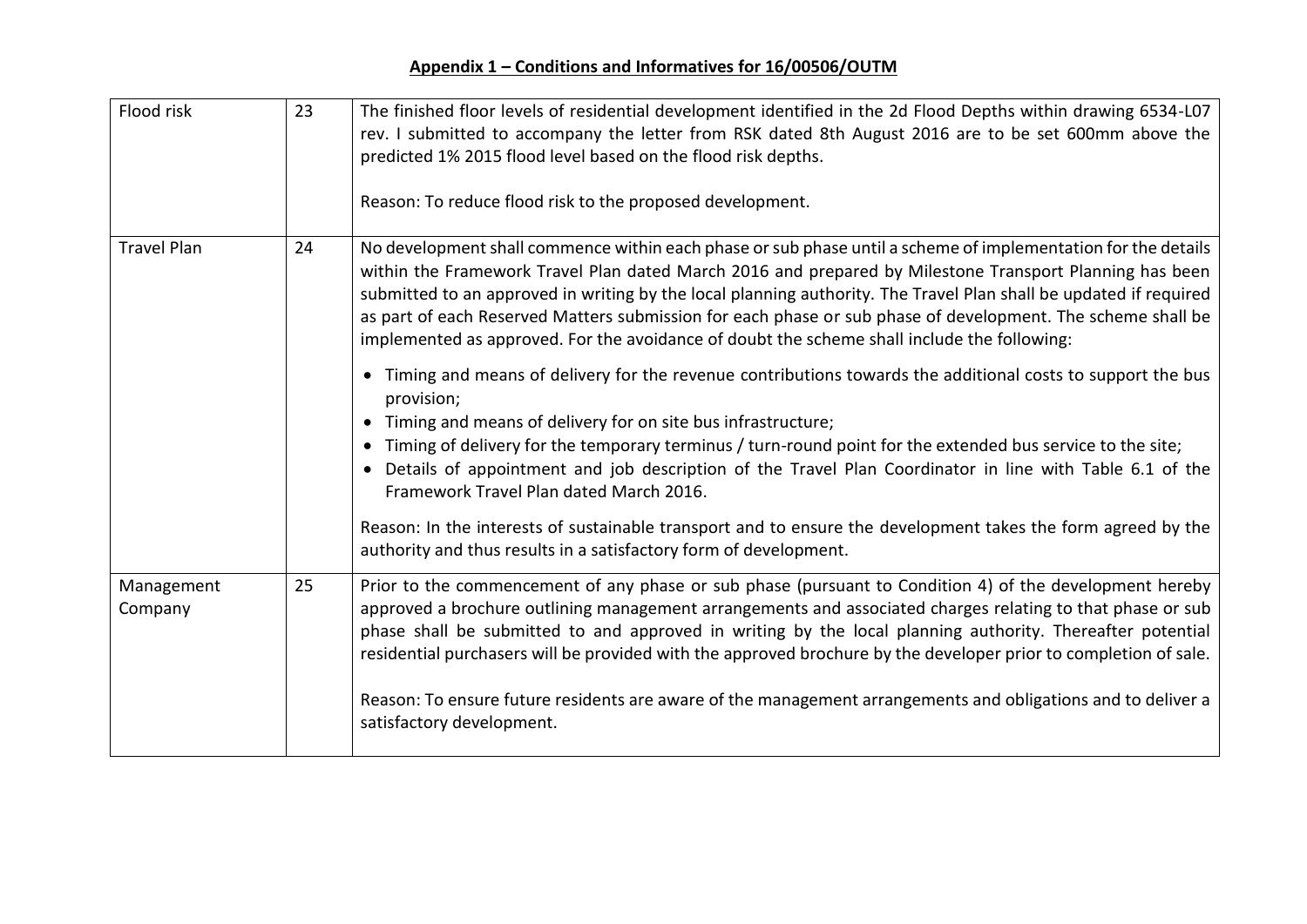| <b>Marketing Brief</b> | 26 | Prior to the occupation of 300 dwellings, a Marketing Brief for the Local Centre to include the mix and disposition<br>of uses, access and circulation, public realm, parking, and urban design principles shall be submitted to and<br>approved in writing by the Local Planning Authority. The development shall thereafter be carried out in<br>accordance with the approved details unless otherwise agreed in writing by the local planning authority.<br>Reason: To ensure consistency with the Design & Access Statement and ensure a satisfactory form of<br>development and in the interests of the character and appearance of the area. |
|------------------------|----|----------------------------------------------------------------------------------------------------------------------------------------------------------------------------------------------------------------------------------------------------------------------------------------------------------------------------------------------------------------------------------------------------------------------------------------------------------------------------------------------------------------------------------------------------------------------------------------------------------------------------------------------------|
| Highways England       | 27 | Prior to the commencement of any part of the development hereby approved, details of the form of the A1 /<br>B6326 junction (as shown in Milestone drawing 14106/037, and 14106/027 revision C) shall be submitted to and<br>agreed by the Local Planning Authority in consultation with Nottinghamshire County Council (acting as Local<br>Highway Authority) and Highways England.                                                                                                                                                                                                                                                               |
|                        |    | Reason: To ensure that the A1 continues to serve its purpose as part of a national system of routes for through<br>traffic in accordance with Section 10(2) of the Highways Act 1980 by minimising disruption on the motorway<br>resulting from traffic entering and emerging from the application site and in the interests of road safety.                                                                                                                                                                                                                                                                                                       |
|                        | 28 | Prior to the occupation of 100 dwellings, improvements to the A1 / B6326 junction (as shown in Milestone<br>drawing 14106/037) are complete and open to traffic, subject to Detailed Design and Road Safety Audit.<br>Reason: To ensure that the A1 continues to serve its purpose as part of a national system of routes for through<br>traffic in accordance with Section 10(2) of the Highways Act 1980 by minimising disruption on the motorway<br>resulting from traffic entering and emerging from the application site and in the interests of road safety.                                                                                 |
|                        | 29 | Prior to the occupation of 900 dwellings, improvements to the A1 / B6326 junction (as shown in Milestone<br>drawing 14106/027 revision C) are complete and open to traffic, subject to Detailed Design and Road Safety Audit.<br>Reason: To ensure that the A1 continues to serve its purpose as part of a national system of routes for through<br>traffic in accordance with Section 10(2) of the Highways Act 1980 by minimising disruption on the motorway<br>resulting from traffic entering and emerging from the application site and in the interests of road safety.                                                                      |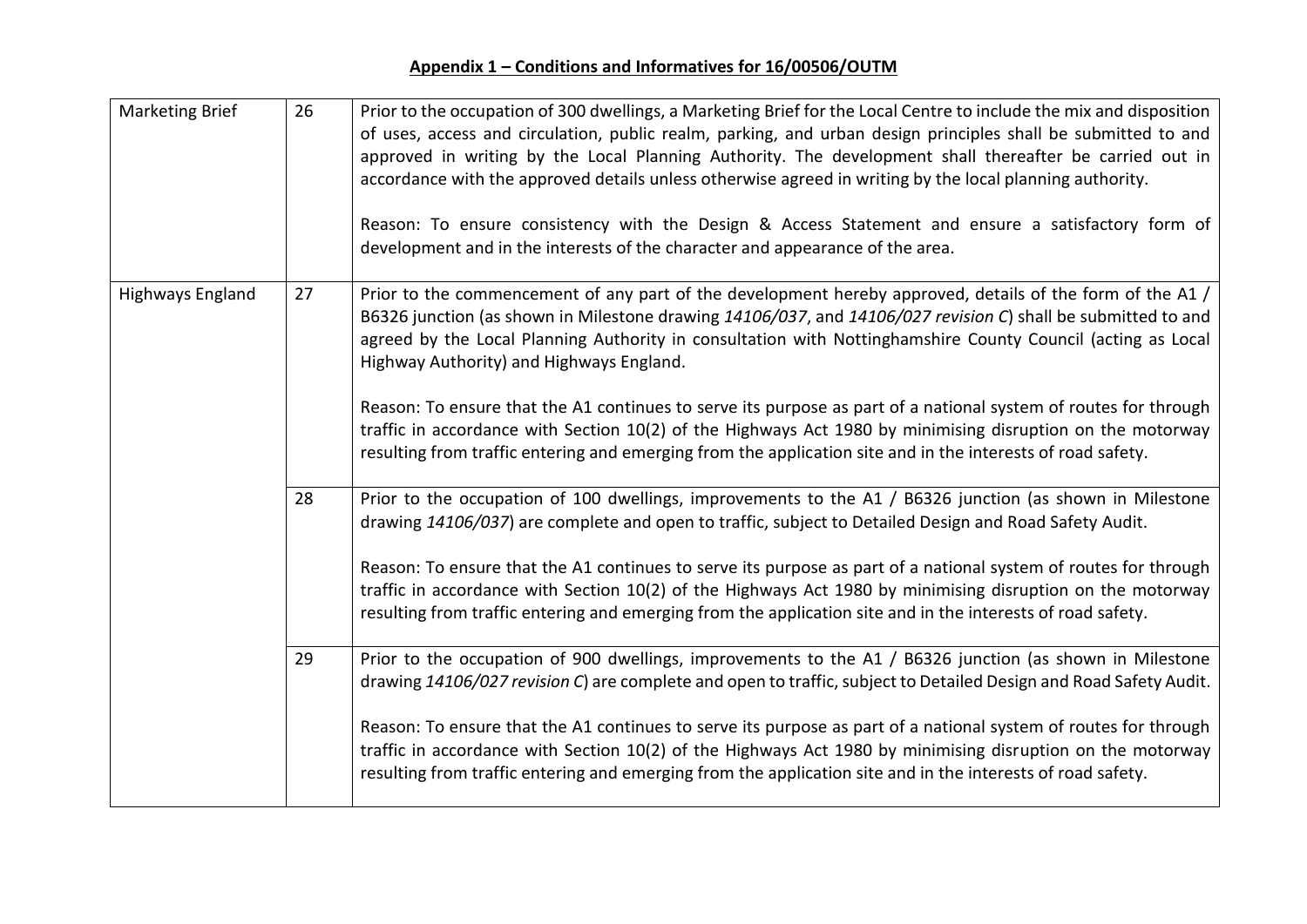| <b>NCC Highways</b> | 30 | Notwithstanding the submitted indicative masterplan and layout drawings, all site highway layouts should comply<br>with the 6Cs design guide unless otherwise agreed by the Highway Authority (see www.leics.gov.uk/index/6csdg)<br>and be submitted to and agreed in writing by the LPA.<br>Reason: To ensure the development is constructed to adoptable standards.            |
|---------------------|----|----------------------------------------------------------------------------------------------------------------------------------------------------------------------------------------------------------------------------------------------------------------------------------------------------------------------------------------------------------------------------------|
|                     | 31 | Prior to the occupation of Phase 2 (pursuant to Condition 4) of the development hereby approved improvements<br>to the B6326 Great North Road/ Sylvan Way shall be delivered and made available to traffic as illustrated by<br>drawing 14106/026 Rev. A (or through a subsequent revised drawing agreed by the LPA).<br>Reason: In the interest of highway safety and capacity. |
|                     | 32 | Before occupation of the 50 <sup>th</sup> dwelling, improvements to the B6326 Great North Road/ Shire Lane junction shall<br>be delivered and made available to traffic as illustrated by drawing 14106/025 Rev. D (or through a subsequent<br>revised drawing agreed by the LPA).<br>Reason: In the interest of highway safety and capacity.                                    |
|                     | 33 | Prior to the completion of Phase 1 (pursuant to Condition 4) of the development hereby approved improvements<br>to the C421 Shire Lane corridor shall be delivered and made available to traffic as illustrated by drawing<br>14106/018 Rev. E (or through a subsequent revised drawing agreed by the LPA).<br>Reason: In the interest of highway safety and capacity.           |
|                     | 34 | Before occupation of the 50th dwelling, improvements to the B6326 Great North Road between Shire Lane and<br>Dale Way shall be delivered and made available to traffic as illustrated by drawing 14106/016 Rev. D (or through<br>a subsequent revised drawing agreed by the LPA).<br>Reason: In the interest of highway safety and capacity.                                     |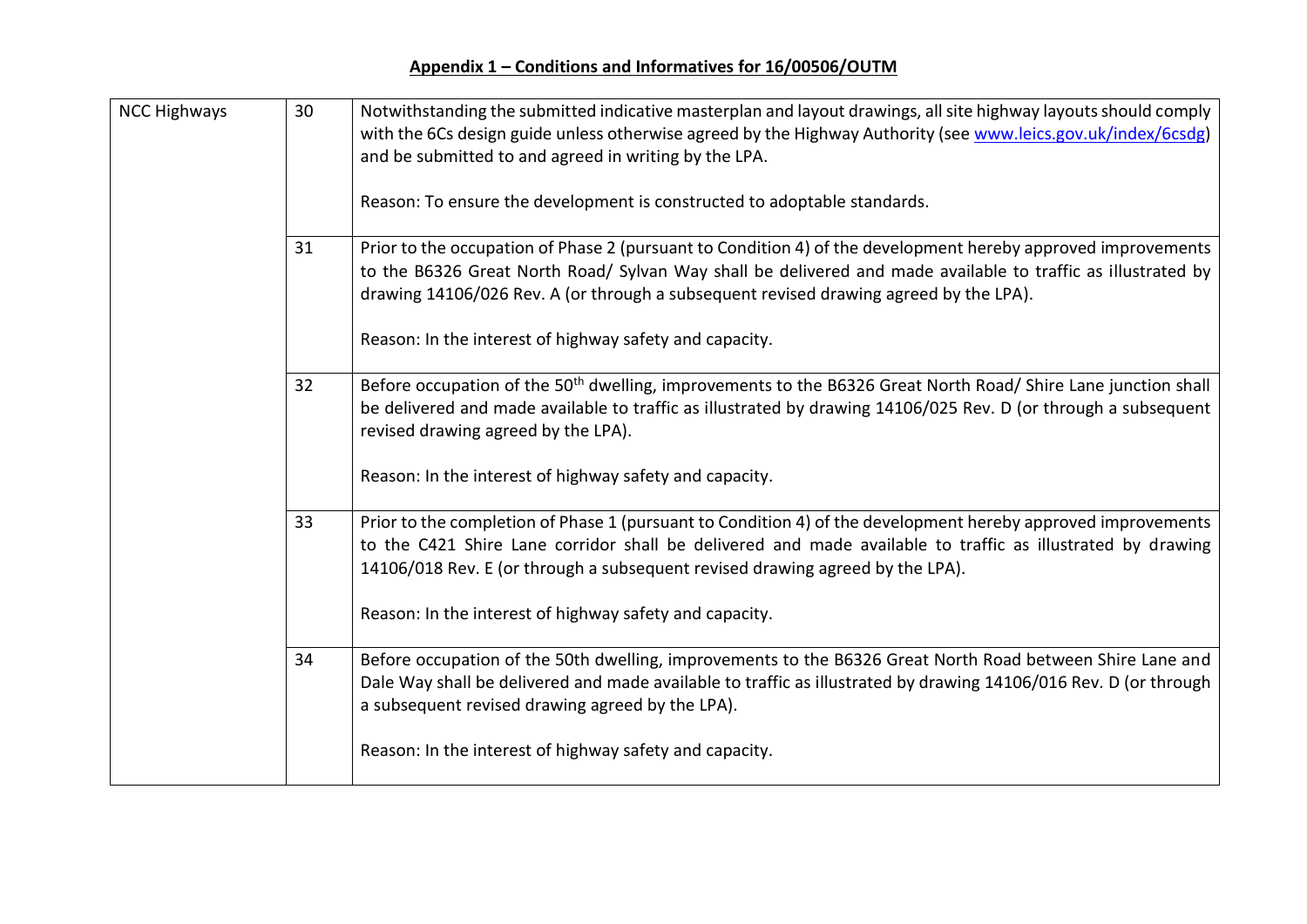| 35 | In the event that the Barratt/DWH development the subject of planning application LPA reference<br>14/00465/OUTM does not commence, and unless an alternative scheme has been approved in writing and<br>thereafter completed to the satisfaction of the Local Planning Authority, before occupation of the 630 <sup>th</sup> dwelling,<br>improvements to the Goldstraw Lane/B6326 roundabout shall be delivered and made available to traffic as<br>illustrated by drawing 14106/038 (or through a subsequent revised drawing agreed by the LPA).<br>Reason: In the interest of highway safety and capacity. |
|----|----------------------------------------------------------------------------------------------------------------------------------------------------------------------------------------------------------------------------------------------------------------------------------------------------------------------------------------------------------------------------------------------------------------------------------------------------------------------------------------------------------------------------------------------------------------------------------------------------------------|
| 36 | No dwelling shall be occupied until the associated parking areas and manoeuvring areas for that dwelling have<br>been drained and surfaced in accordance with the details approved in writing by the Local Planning Authority.<br>The areas so provided shall not be used, thereafter, for any purpose other than the parking and manoeuvring of<br>vehicles, unless otherwise agreed in writing by the Local Planning Authority.<br>Reason: In the interest of highway safety.                                                                                                                                |
| 37 | Bus stop infrastructure shall be introduced throughout the build-out phases or sub phases of the development<br>hereby approved in accordance with details to be first submitted to and approved in writing by the Local Planning<br>Authority.<br>Reason: To promote sustainable travel                                                                                                                                                                                                                                                                                                                       |
| 38 | Prior to development commencing, a scheme to provide street lighting on the B6326 Great North Road between<br>Dale Way and the A1 slip road, south of the development together with implementation timescale, shall be<br>submitted to and approved in writing by the Local Planning Authority, and thereafter implemented in accordance<br>with the approved details.                                                                                                                                                                                                                                         |
|    | Reason: In the interest of highway safety.                                                                                                                                                                                                                                                                                                                                                                                                                                                                                                                                                                     |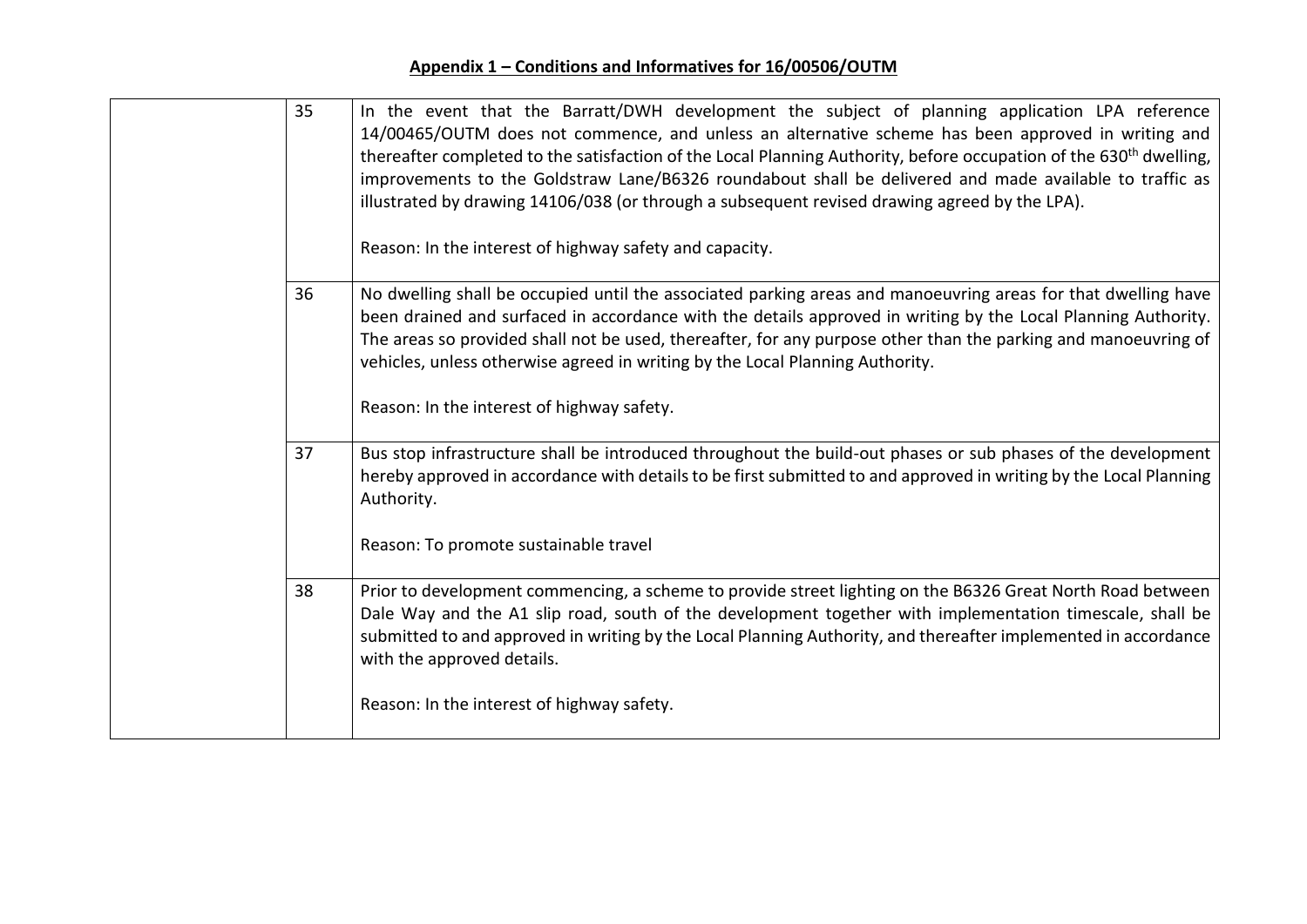#### **Notes to Applicant**

## **01 (Conditions)**

The applicant's attention is drawn to those conditions on the decision notice, which should be discharged before the development is commenced. It should be noted that if they are not appropriately dealt with the development may be unauthorised. In relation to the following explicit conditions, the applicant would be expected to provide the following:

### *Condition 13 – Construction Management Plan*

The Noise Mitigation Scheme (NMS) relating to the construction phase of the development NMS shall be designed to minimise noise levels during construction work such as adopting a Code of Construction Practice, adopting principles of Best Practicable Means to reduce noise levels during construction work, selecting the most appropriate plant, the use of localised hoardings where noise levels at noise-sensitive properties during certain specified periods of the construction, arrangements for liaison with local residents to inform them of periods where noise levels might be higher and any other appropriate measures.

#### *Condition 18 – Habitat Creation and Management Plan*

The Habitat Creation Plan shall include details of the following within each phase, as appropriate:

- The location and extent of all new habitats including all works required for the creation;
- For the creation of new habitats, these details shall identify target habitats with reference to the Nottinghamshire Local Biodiversity Action Plan and habitats specifically designed for the cinnabar moth, and shall include details of all tree, woodland, scrub and hedgerow planting, and wetland and grassland establishment, and will provide information regarding ground preparation; cover material; soil profiles; sources of tree and shrub stock (which should be of local provenance, seed mixes for grassland, woodland and wetland areas (to be used in grassland establishment methods, and which shall be of certified native origin); proportions; size; spacing; positions; densities; sowing rates; methods of establishment; areas left for natural regeneration; creation of wetland areas; and fencing off of planting areas. For the management of created and retained habitat, these details shall include the identification of management objectives; annual work programmes; and monitoring.
- Measures to enhance retained habitats:
- How public access will be controlled to limit disturbance to wildlife;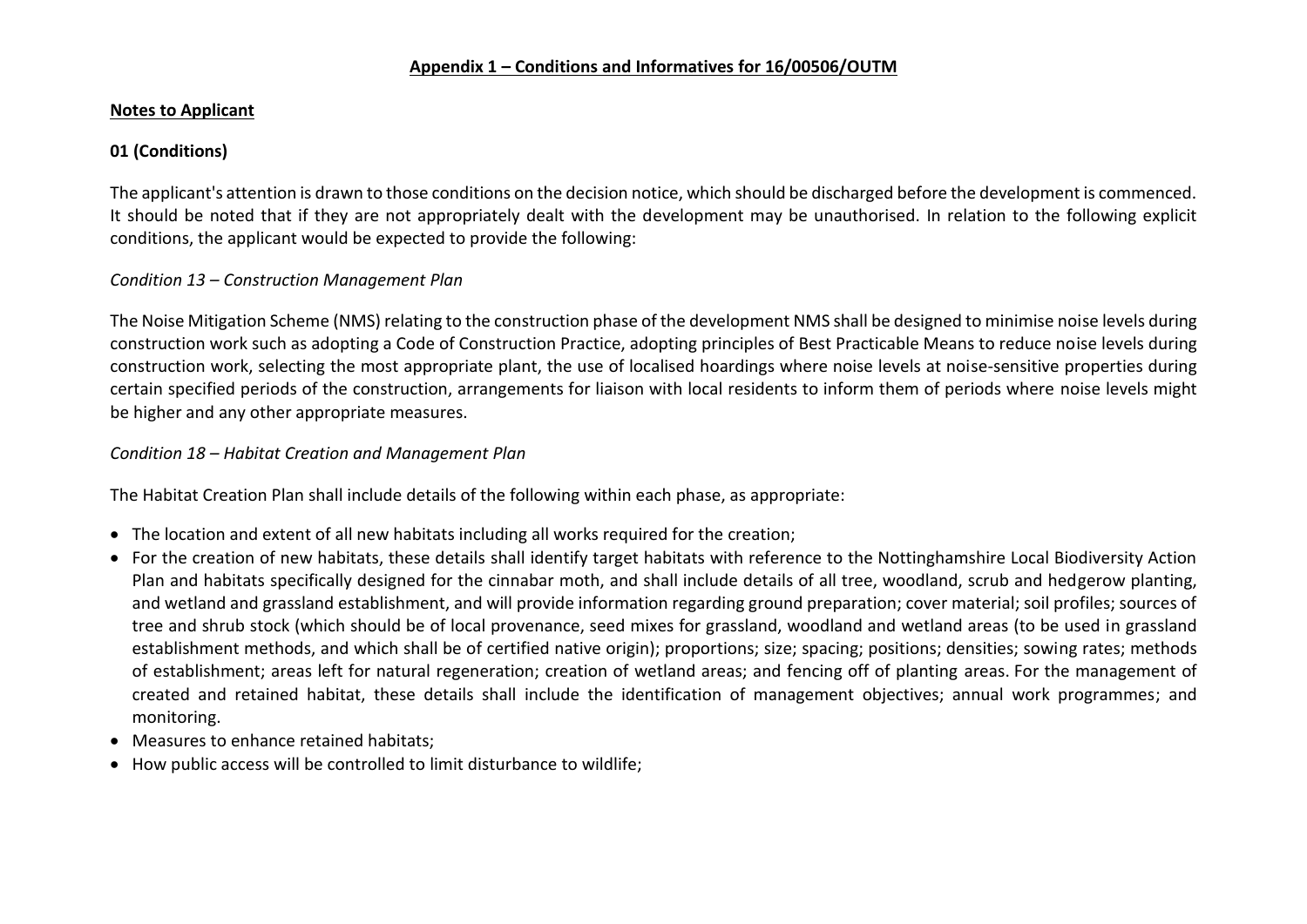- Ecological enhancements to include (but shall not be limited to) bird, bat boxes and the creation of artificial hibernaculae for reptiles at appropriate points within the site which should offer immediate enhancements (prior to first occupation) and longer term enhancements where appropriate;
- Opportunities to enhance the proposed drainage features on site to benefit biodiversity;
- Details of a habitat management plan for existing and new habitats during the establishment phase including details/arrangements for ongoing management and monitoring for not less than 5 years;
- An implementation timetable for all elements.

In addition to the above each reserved matters application shall be accompanied by an updated Extended Phase 1 Habitat Survey together with any Protected Species Surveys identified as being required. Where protected species are identified as being present on site, a scheme of mitigation shall be submitted. Any scheme of mitigation shall include a working design, methods statement and timetable of works to mitigate any adverse effects to protected species.

*Condition 21 – Detailed Surface Water Drainage Scheme*

The scheme to be submitted shall include

- Provide information about the design storm period and intensity, the method employed to delay and control the surface water discharged from the site and the measures taken to prevent pollution of the receiving groundwater and/or surface waters;
- Detailed site levels designs for the site. This information should be accompanied by a contour plan and a flood routing plan. The site should be designed to retain all surface water flows within the site and route these to the attenuation ponds. Flows crossing the site boundary onto 3<sup>rd</sup> party land are not acceptable.
- Detailed consideration of the risk of accumulation and mitigation of the pluvial flooding as shown on the Environment Agency surface water flood risk plans.
- Detailed drainage layout including building/plot drainage where possible. This is to include a fully referenced network plan with supporting calculations and documentary evidence of infiltration coefficients if used. The performance specification should follow the guidance within Sewers for Adoption 7<sup>th</sup> edition in terms of the criteria for pipe-full flows, surcharge and flooding;
- Full drainage simulation outputs to demonstrate that the drainage system can fulfil the design criteria and that failure of the drainage system during short-duration high-intensity events does not automatically mean that properties flood. The management of accumulations of water on the site should be clearly defined and the potential flow routes considered. The designers should consider how exceedance flow routes may be maintained and not blocked by fences, garden sheds and the like. In this regard they should be designed where possible to avoid reliance on 3<sup>rd</sup> party properties and should use public open space and highways.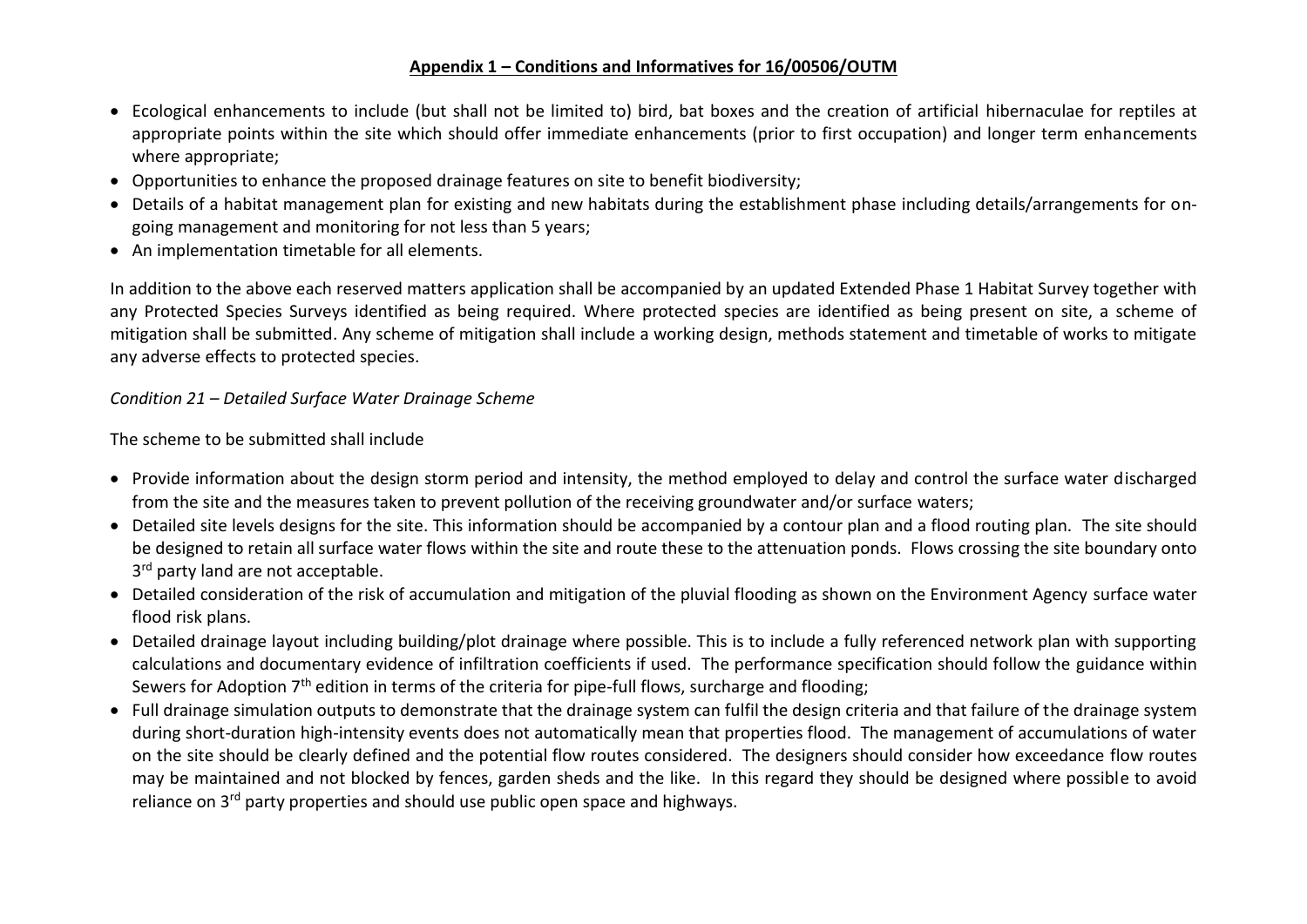- All infiltration areas with supporting specification, calculations and construction details.
- Attenuation pond/tank details including volumetric calculations, geotechnical & slope-stability calculations as appropriate, specification of materials used to construct any berms.
- Full specification & general arrangement drawings for inlet/outlet structures and flow control structures. The details should also include the access arrangements for clearing and maintenance including in times of flood/failure of the infrastructure.
- Full documentary evidence for consideration by the LPA/LLFA legal advisors of the rights to discharge to any watercourse.
- All calculations should be provided using contemporary drainage software (Windes or similar). If possible electronic files should be provided to support paper and pdf outputs. Information can be provided in common software packages and formats including PDS, Windes, xyz, genio, word/excel/autocad etc. All documents should be referenced with a unique identifier – drawing number, document number/revision etc. Calculations and drawings should be cross-referenced and issue sheets provided to enable tracking of revisions to information;
- Timetable for its implementation;
- Provide a management and maintenance plan for the lifetime of the development which shall include the arrangements for adoption by any public authority or statutory undertaker and any other arrangements to secure the operation of the scheme throughout its lifetime;
- In addition to dealing with surface water drainage this scheme shall also be designed to maximize biodiversity opportunities.

## **02 (S106)**

A S106 Agreement (Planning Obligation) accompanies this permission and should be read in association with the legal agreement made under Section 106 of the Town and Country Planning Act 1990.

# **03 (NEAP expectations)**

The developer is advised that in respect of the NEAP, it is expected that this should be provided in accordance with the specification for a 'Neighbourhood Equipped Area for Play' taken from the Fields in Trust publication 'Planning and Design for outdoor Sport and Play'. Specifically it should include the following elements:(1) The NEAP should occupy a well-drained site, with both grass and hard surfaced areas, together with impact absorbing surfaces beneath and around play equipment or structures as appropriate; (2) it should include an activity zone of at least 1000 square metres, comprising an area for play equipment and structures, and a hard surfaced area of at least 465 square metres (the minimum needed to play 5-a-side football); (3) a buffer zone of 30 metres minimum depth should separate the activity zone and the boundary of the nearest property containing a dwelling. A greater distance may be needed where purpose-built skateboarding facilities are provided. The buffer zone should include varied planting to provide a mix of scent, colour and texture; (4) it should provide a stimulating and challenging play experience that includes equipment and other features providing opportunities for balancing, rocking, climbing, overhead activity, sliding, swinging, jumping, crawling, rotating, imaginative play, social play, natural play, ball games, wheeled sports or other activities. There should be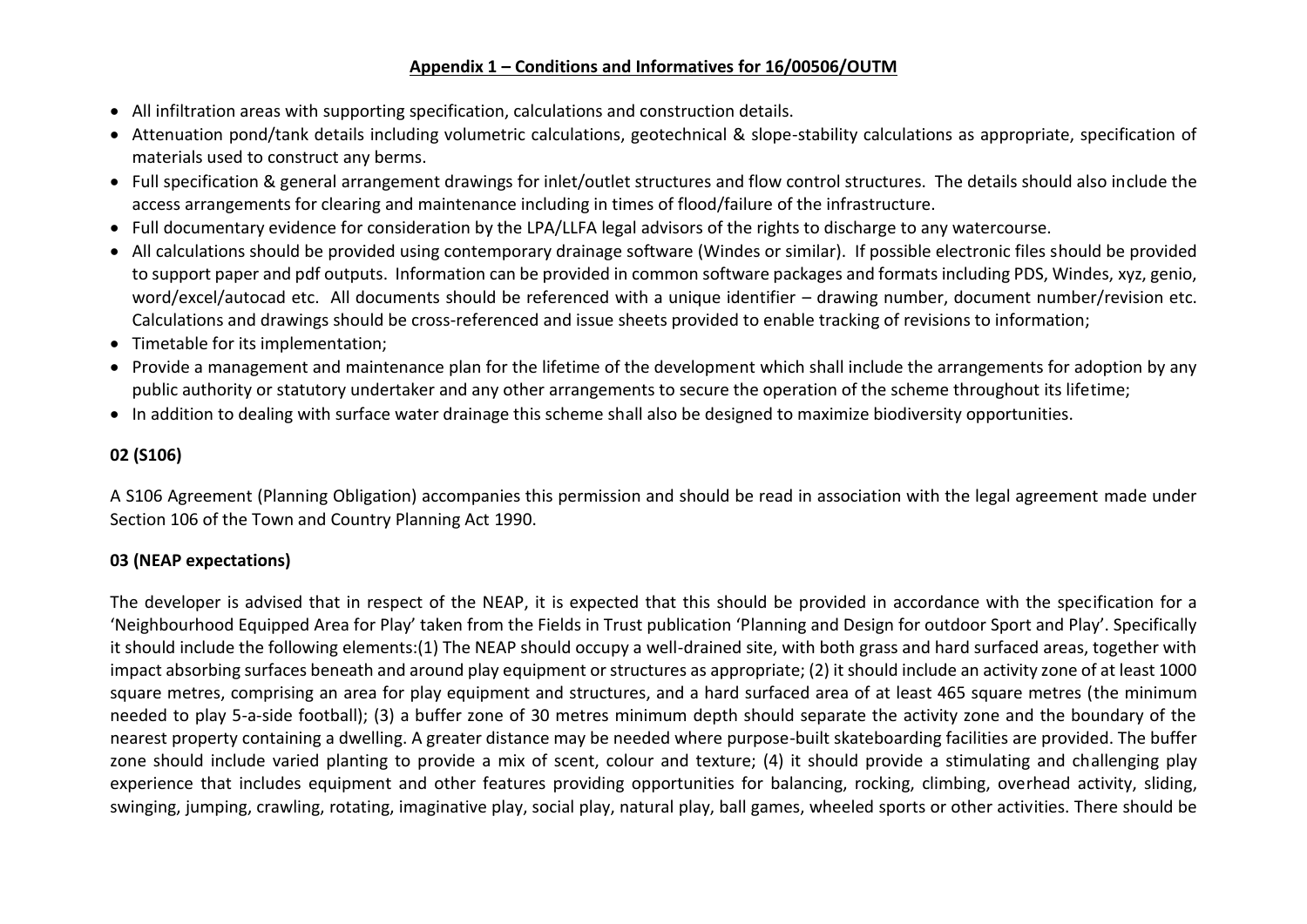a minimum of nine play experiences included; (5) seating for accompanying adults and siblings should be provided, together with one or more litter bins (6) the older children's/youth element should be either through the provision of a tarmac surfaced, fenced and marked out Multi-use Games Area or a tarmac surfaced skate/wheeled sport park containing at least 4 separate ramps (7) there should be a sign indicating that the area is for children and young people's play and that dogs are not welcome. The name and telephone number of the facility operator should be provided, together with an invitation to report any incident or damage to the NEAP.

### **04 (Highways England)**

The highway mitigation works associated with this consent involves works within the public highway, which is land over which you have no control. The Highways Agency (the Agency) therefore requires you to enter into a suitable legal Section 278 agreement to cover the design check, construction and supervision of the works. Contact should be made with the Agency's Section 278 Business Manager David Steventon to discuss these matters on [david.steventon@highways.gsi.gov.uk](mailto:david.steventon@highways.gsi.gov.uk)

#### **05 (EHO)**

NSDC Environmental Health (Land Contamination) advise that an advisory booklet is available – "Developing Land in Nottinghamshire: A guide to submitting planning applications for land that may be contaminated". This is available from Planning Services, the Proactive Team of Environmental Services or the NSDC website using the following link:

#### [http://www.newark-sherwooddc.gov.uk/pp/gold/viewGold.asp?IDType=Page&ID=7895.](http://www.newark-sherwooddc.gov.uk/pp/gold/viewGold.asp?IDType=Page&ID=7895)

Prior to undertaking an intrusive site investigation the applicant is advised to consult with:

**Natural England** Block 6 & 7 Government Buildings Chalfont Drive Nottingham NG8 3SN Tel: 0115 929 1191 Fax: 0115 929 4886 Email: [eastmidlands@naturalengland.org.uk](mailto:eastmidlands@naturalengland.org.uk)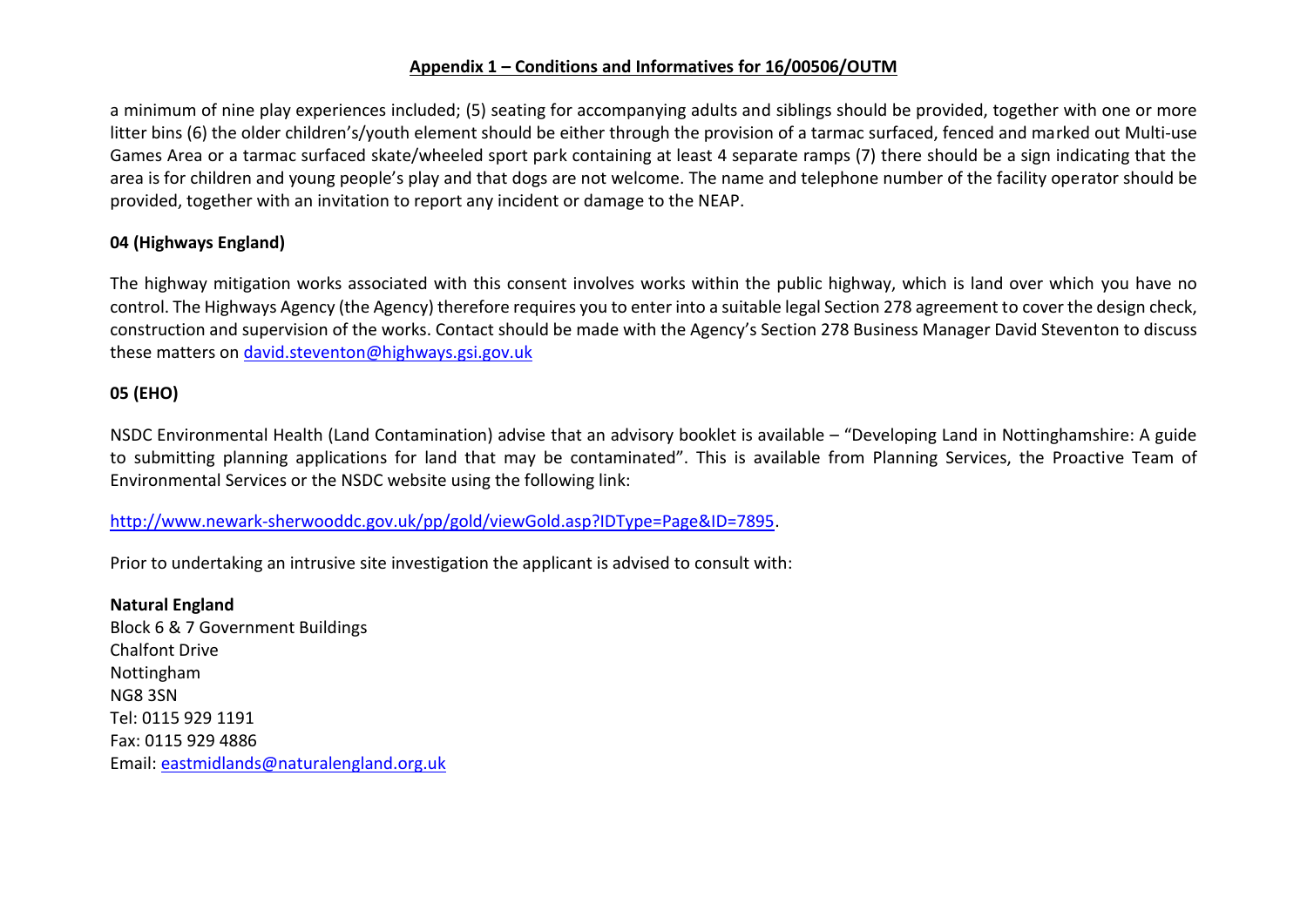**Heritage England** Ancient Monuments Inspector 44 Derngate Northampton, NN1 1UH Tel: 01604 735400 Fax 01604 735401 E-mail: [eastmidlands@english-heritage.org.uk](mailto:eastmidlands@english-heritage.org.uk)

#### **Heritage Planning Specialists**

Nottinghamshire County Council Trent Bridge House Fox Road West Bridgford Nottingham NG2 6BJ Tel: +44 (0)115 977 2162 Fax: +44 (0)115 977 2418 E-mail: [heritage@nottscc.gov.uk](mailto:heritage@nottscc.gov.uk)

to prevent damage or harm to the historic environment.

Where the presence of contamination is found or suspected the developer and/or his contractor should have regard to Health and Safety Executive guidance - "The Protection of workers and the general public during the development of contaminated land".

### **06 (National Grid)**

The following advice from National Grid should be noted:

'BEFORE carrying out any work you must:

- Ensure that no works are undertaken in the vicinity of our gas pipelines and that no heavy plant, machinery or vehicles cross the route of the pipeline until detailed consultation has taken place.
- Carefully read these requirements including the attached guidance documents and maps showing the location of National Grid apparatus.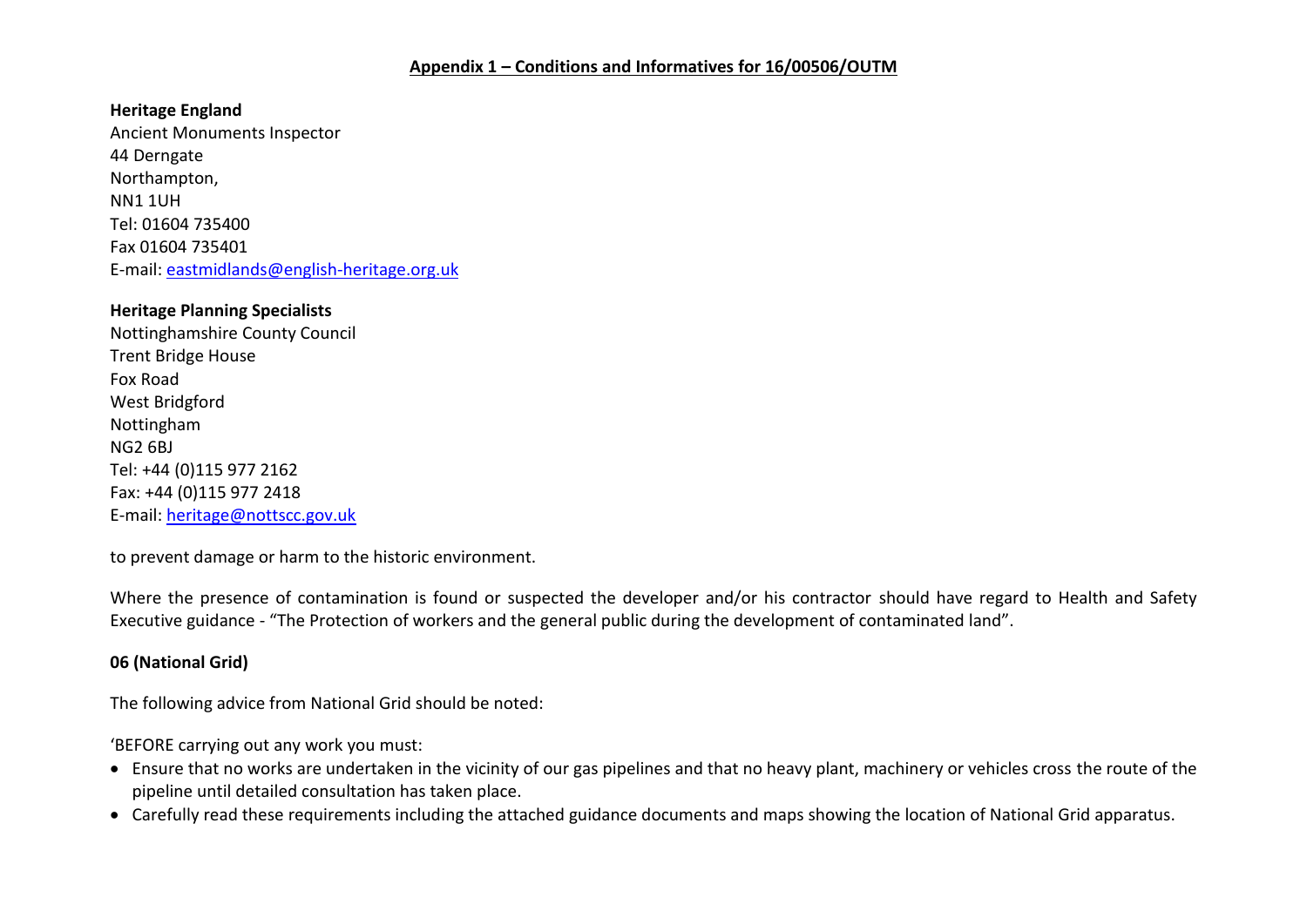- Contact the landowner and ensure any proposed works in private land do not infringe National Grid's legal rights (i.e. easements or wayleaves). If the works are in the road or footpath the relevant local authority should be contacted.
- Ensure that all persons, including direct labour and contractors, working for you on or near National Grid's apparatus follow the requirements of the HSE Guidance Notes HSG47 - 'Avoiding Danger from Underground Services' and GS6 – 'Avoidance of danger from overhead electric power lines'. This guidance can be downloaded free of charge at http://www.hse.gov.uk
- In line with the above guidance, verify and establish the actual position of mains, pipes, cables, services and other apparatus on site before any activities are undertaken.'

# **07 (STW)**

The following advice from Severn Trent Water should be noted:

'Severn Trent Water advise that although our statutory sewer records do not show any public sewers within the area you have specified, there may be sewers that have been recently adopted under The Transfer Of Sewer Regulations 2011. Public sewers have statutory protection and may not be built close to, directly over or be diverted without consent and you are advised to contact Severn Trent Water to discuss your proposals. Severn Trent will seek to assist you obtaining a solution which protects both the public sewer and the building.'

### **08 (Pro-active)**

This application has been the subject of pre-application discussions and has been approved in accordance with that advice. The District Planning Authority has accordingly worked positively and pro-actively, seeking solutions to problems arising in coming to its decision. This is fully in accordance with Town and Country Planning (Development Management Procedure) Order 2010 (as amended).

## **09 (CIL)**

The applicant is advised that all planning permissions granted on or after the 1st December 2011 may be subject to the Community Infrastructure Levy (CIL). Full details of CIL are available on the Council's website at www.newark-sherwooddc.gov.uk/cil/

The proposed development has been assessed and it is the Council's view that CIL IS PAYABLE on the development hereby approved. The actual amount of CIL payable will be calculated when a decision is made on the subsequent reserved matters application.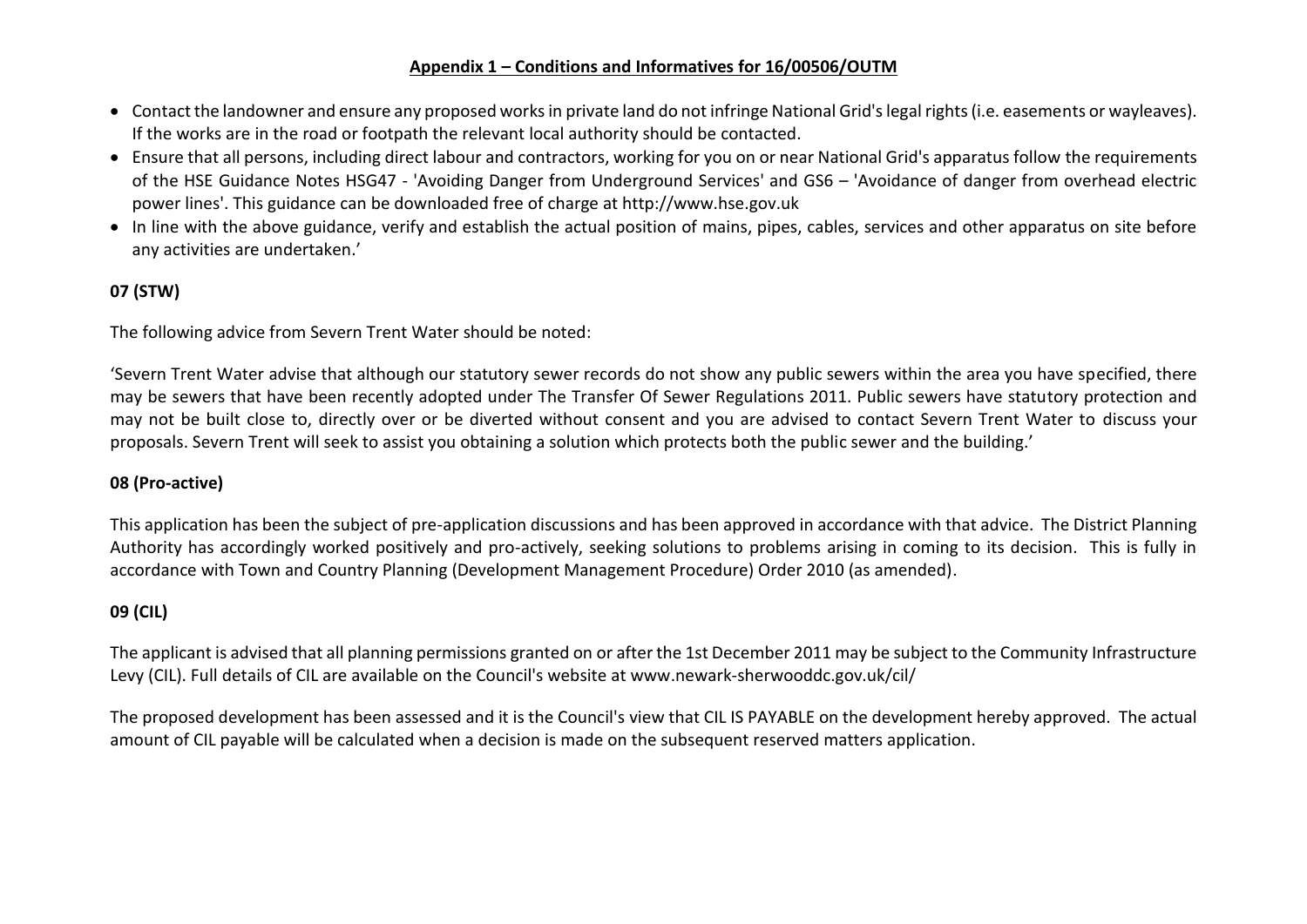### **010 (Police Architect)**

The comments of the Police Force Architectural Liaison Officer should be noted in respect of the design presented at reserved matters stage.

## **011 (Hours of construction)**

Condition 13 requires consideration of hours of construction. These would be expected to be broadly with those outlined within the ES unless otherwise justified through the discharge of condition 13. For the avoidance of doubt the hours of construction referred to in the ES are: 0700 – 1900 Monday to Friday and 0700 – 1300 Saturday (and not at all on Sundays or Bank Holidays.

# **012 (NWT)**

The comments of Nottinghamshire Wildlife Trust should be noted in terms of the offer for further advice as to how drainage features can be designed with additional wildlife benefits.

## **013 (Natural England)**

Natural England offer the following advice:

'It is recognised that a proportion of the agricultural land affected by the development will remain undeveloped (for example as green infrastructure, landscaping, allotments and public open space etc.). In order to retain the long term potential of this land and to safeguard soil resources as part of the overall sustainability of the whole development, it is important that the soil is able to retain as many of its many important functions and services (ecosystem services) as possible through careful soil management.

Consequently, we advise that if the development proceeds, the developer uses an appropriately experienced soil specialist to advise on, and supervise, soil handling, including identifying when soils are dry enough to be handled and how to make the best use of the different soils on site. Detailed guidance is available in Defra *Construction Code of Practice for the Sustainable Use of Soils on Construction Sites*.'

## **014 (NCC Highways)**

Section 38 Agreement (Highways Act 1980)